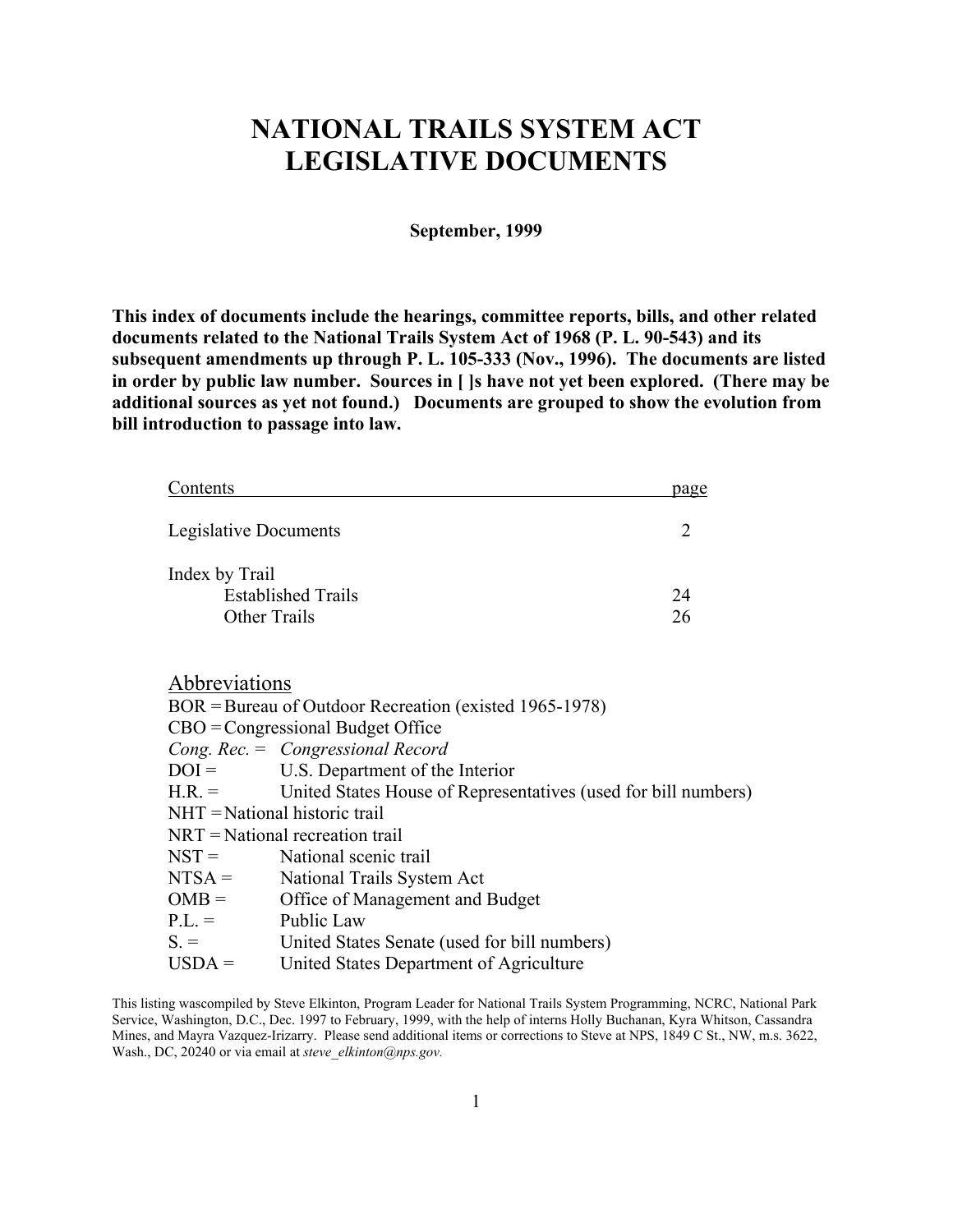# **LEGISLATIVE DOCUMENTS**

[1966 -- Sen Gaylord Nelson introduced first Appalachian Trail Bill, S 3171, followed by HR 14222.]

#### **P.L. 90-543: National Trails System Act of 1968**

2/3/67: S. 827 To establish a nationwide system of trails, and for other purposes. This bill called for the Pacific Crest Trail, the Potomac Heritage Trail, and the northern sector of the Continental Divide Trail to be designated as a NST. It also proposed the study of 11 trails.

3/6-7/67: Hearing Report No. 4, 90th Cong., 2nd Sess. (1967). Hearing Report, House Subcommittee on National Parks and Recreation: 28 statements and 52 letters, plus 12 other exhibits.

#### 3/15-16/67:Hearings on S. 827 Before the Senate Committee on Interior and Insular

Affairs: 22 statements and 45 other communications (185 pp.). Includes eloquent support by Sen. Gaylord Nelson (D-WI) and strong testimony by Interior Secretary Udall. Interesting discussions on trail uses and eminent domain.

6/13/68: Senate Rpt. No.1233, 90th Cong., 2nd Sess. (1968), 16 p.. Refines S. 827 -- specific Senate amendments that prohibit condemnation where more than 60% trail on Federal lands, encourages easements, establishes only north ½ of Continental Divide NST, also establishes Appalachian NST, Pacific Crest NST, and Potomac Heritage NST, studies 11 additional trails. Land acquisition funds limited to \$10m over 5 years. Interior letter estimates land acquisition for 4 trails at \$10 million, combined annual operations \$1.2 million.

7/3/68: House Rpt. No. 1631, 90th Cong., 2nd Sess. (1968), 24 p.. Based largely on DOI/BOR *Trails for Tomorrow (Sept. 1966)*, combines 11 earlier House bills into HR 4865, provides rationale for major sections of Act, especially trail uses (motor vehicles prohibited on NSTs), land acquisition, and estimated costs.

7/15/68: 114 Cong. Rec. 21426-39, House consideration on HR 4865 introduced by Roy Taylor (D-NC), supported by Wayne Aspinall (D-CO), Chair, House Committee on Interior and Insular Affairs. Questions and comments from floor on landowner liability, types of trail uses, funding, eminent domain, historic routes, a statement by Rep.Mathias (D-MD) on the Potomac Heritage Trail concept. Led to immediate roll call vote 378 Y, 18 N.

9/12/68: H. R. Rep. No. 1891 urged Senate to pull back from proposed amendments. Carefully crafted rationale given on pp. 10-12. Both the House and the Senate versions of the bill prohibited the use of motorized vehicles by the general public on NST. The conference committee proposed regulations to govern the use of motorized vehicles on or across the NST under specified conditions. Horseback riding is not prohibited, as a general rule.

9/18/68: 114 Cong. Rec. 27316-21, Presentation of Conference Report to House. House asked Senate to conform to House language -- emphasis on urban trails, establishes Appalachian Trail and Pacific Crest Trail as NSTs, curbs on condemnation, and regulations on trail use to be issued by secretaries.

9/19/68: 114 Cong. Rec. 27575-6, Conference report presentation to Senate by Sen. Henry Jackson (D-WA) who supported conference committee changes.

10/2/68: **P.L. 90-543** establishes Appalachian and Pacific Crest as the first national scenic trails, also requests feasibility studies for 14 additional trails. Outlines basic Federal administrative functions.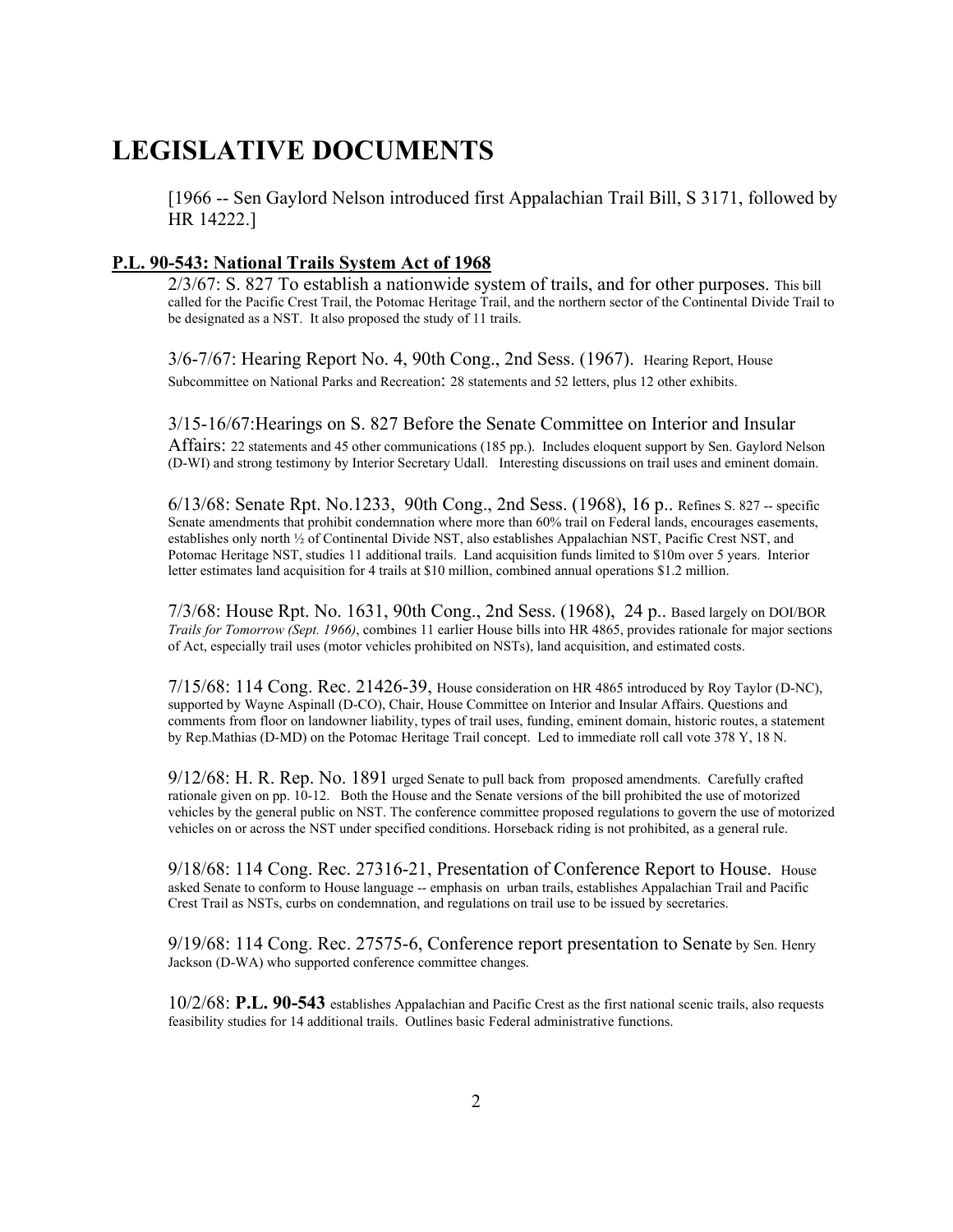## **P.L. 94-527: An Act to Amend the National Trails System Act ...**

5/19/75: Senate Rpt. No. 144, 94th Cong., 1st Sess. (1975), recommends passage of S. 1123, to provide for addition of an Indian Nations Trail in Oklahoma to the trails to be studied for possible inclusion in the national scenic trails system.

6/19/75: Hearings before the Subcom on Parks and Recreation on S.324 (the Potomac Heritage Trail Act of 1975), S. 805 (Dominguez-Escalante Trail), S. 1390 (The Pacific Northwest Trail), S. 1486 (similar to S. 324, but adding a requirement for immediate campsite construction funding availability), and S. 327 (In title 1 amending the Land and Water Conservation Fund Act of 1965, and in title II creating a National Historic Preservation Fund).

 $7/11/75$ : S. 2112 To authorize the Secretary of Interior to conduct a study with respect to the feasibility of establishing the Bartram Trail as a national scenic trail. Introduced by Sens. Chiles ( D-FL) and Allen (D-AL ).

10/16/75: Senate Rpt. No. 429, 94th Cong., 1st Sess. (1975), recommends passage of S. 805, to provide for the study of the Dominguez-Escalante Trail in New Mexico, Colorado, Utah, and Arizona for possible designation as a National Trail under the NTSA . S. 805 is related to S. 1390 and S. 1486.

10/16/75: Senate Rpt. No. 430, 94th Cong., 1st Sess. (1975), recommends passage of S. 1390, to authorize a feasibility study for designating the Pacific Northwest Trail in Washington State, Idaho, and Montana as a National Trail under the NTSA. S. 1390 is related to S. 805 and S. 1486.

8/2/76: Hearings before the *Subcom on Parks and Recreation*, to consider the following bills authorizing Interior Dept. feasibility studies to designate certain trails as national scenic trails: S. 2112 for the Bartram Trail; S. 2486 for the Florida Trail; S. 2783 for the Daniel Boone Trail; S. 3273 for the Nee-Me-Poo Trail; S. 3528 for the Desert Trail. Also considers: S. 3287 to amend the NTSA to establish national historic trails as a new category

within the national trails system and to designate the Iditarod Trail, in Alaska, as a national historic trail; and H.Con. Res. 225, to establish the Washington-Rochambeau Historic Route through nine states. The administration of the two existing NSTs was a subject of much interest. Several witnessess pointed out that although the NPS is designated as the administering agency for the trail, the only staff support given this project for several years was the assignment of a coordinator on collateral duty.The Committee was pleased to learn that a full-time project manager was to be assigned to the Trail.

8/10/76: Senate Rpt. No. 1142, 94th Cong., 2nd Sess. (1976), 4 p. recommends passage of S. 2486, to provide for a joint USDA-Interior Dept. feasibility study for the Florida Trail for possible designation as a NST.

8/10/76: Senate Rpt. No. 1143, 94th Cong., 2nd Sess. (1976), 48 p. authorizes feasibility study for William Bartram Trail.

 8/10/76: Senate Rpt. No. 1144, 94th Cong., 2nd Sess. (1976), 4 p. authorizes feasibility study of the Daniel Boone Trail.

8/10/76: Senate Rpt. No. 1149, 94th Cong., 2nd Sess. (1976), 4 p. authorizes feasibility study of the Desert Trail.

8/24/76: *122 Cong. Rec*. 27437, S2112 considered and passed in Senate.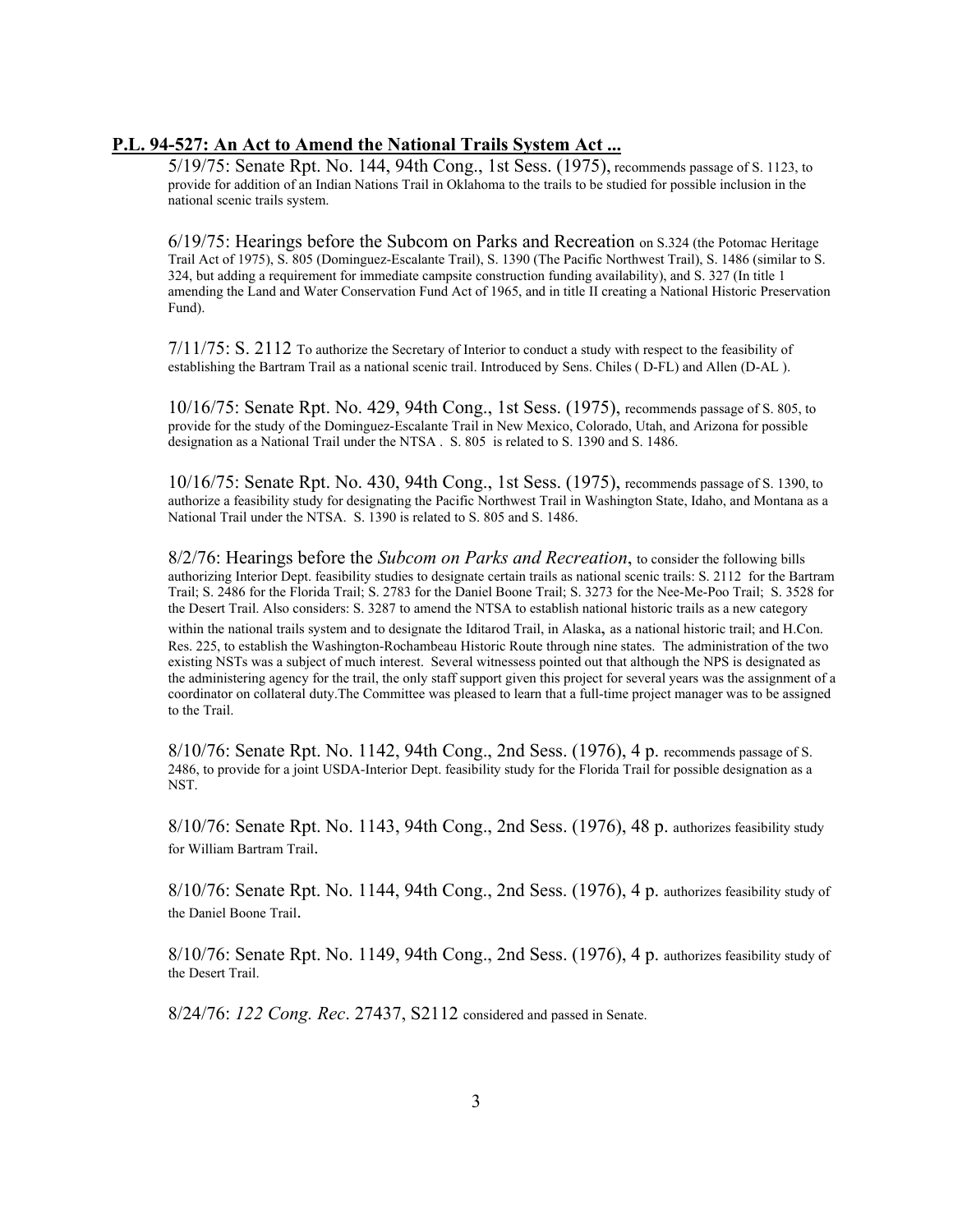9/24/76: House Rpt. No. 1683, 94th Cong., 2nd Sess. (1976), 20 p. combined 8 prior bills into HR 94-15122 to study 8 new trail routes to be studied as potential scenic trails. Reports on earlier oversight hearings on Appalachian NST and Pacific Crest NST and the slow completion of earlier requested feasibility studies. Committee Chair James A. Haley (D-FL), adds Florida Trail to list of trails to be studied. He noted "The mild climate along the trail route would afford its users with excellent winter hiking opportunities". The committee anticipated that the cost of each study would amount to approximately \$100,000. No specific amounts are authorized by H.R. 15122. It includes USDOI and USDA reports on the various separate measures which were the basis for this omnibus measure (p. 6-16).

9/27/76: *122 Cong. Rec.* 32637-8. Rep. Roy Taylor (D-NC) moved to consider H.R. 15122, an omnibus bill to provide that 8 additional trail routes be studied by Departments of the Interior and Agriculture. Rep. Sebelius (R-KS) spoke in support of the bill, S. 2112 was folded into H.R. 15122, the bill passed the House.

10/1/76: *122 Cong. Rec*. 34424, Senate concurred in House amendments.

10/17/76: **P.L. 94-527** requests feasibility studies for 8 additional trails: Bartram, Dominguez-Escalante, Florida, Indian Nations, Nez Perce, Pacific Northwest, Desert, and Daniel Boone.

#### **P.L. 95-248: An Act to Amend the National Trails System Act ...**

proceedings along the Appalachian NST. Introduced by Sen. Mathias.

3/11-3/12/76: Oversight Hearings Before the *Subcommittee on National Parks and Recreation*, House Serial 94-50, 441 pp., includes: agency briefings on 8 years' experience with established trails (Appalachian NST and Pacific Crest NST) and feasibility studies to designate certain trails as NST, NRT, and NSBT (bicycles); the need for discontinuous historic trail routes; Appalachian Trail Conference criticism of National Park Service failure to buy any land outside park boundaries; suggestion to move railbanking as a concept into the NTS recommendations for additional sources of Federal revenues to fund new State management programs for implementation of trails systems by Paul C. Pritchard, Exec. Dir., AT Conf (pp. 63-108); extent of snowmobile trail development by Derrick A. Crandall, trails coordinator, Snowmobile Safety and Certification Committee (pp. 108- 116) ; Endorsement for Continental Divide Trail by James R. Wolf, former pres. Audubon Society of Western Pennsylvania (pp. 116-136); lack of need for bicycle trails studies by John W. Crutcher, Dir. BOR, and Thomas C. Nelson, Dep. Chief, Natl. Forest System, Forest Service (p. 357-379); scope of bicycling activity and need for bike trails studies by Philip Burke, on behalf of James J. Hayes, exec. dir., Bicycle Mfrs. Assn. of Amer. (pp. 393-400), etc.

#### 8/4/77: H.R. 8803 Amends the NTSA to re-establish the advisory council for the

 Appalachian NST. Changes the acreage limitations on lands acquired for rights of way and by condemnation proceedings along the Appalachian NST. Introduced by Rep. Byron.

## 9/7/77: S. 2066 Amends the NTSA to re-establish the advisory council for the Appalachian NST. Changes the acreage limitations on lands acquired for rights of way and by condemnation

10/21/77: House Rpt. No. 734, 95th Cong., 2nd Sess. (1975), 18 pp. Amends H.R. 8803 to assure more adequate protection of the Appalachian and Pacific Crest Trails and request advisory councils for these trails.

10/25/77: *123 Cong. Rec.* 35024, H.R. 8803; considered and passed House with 409 yeas, 12 nays and 13 no votes.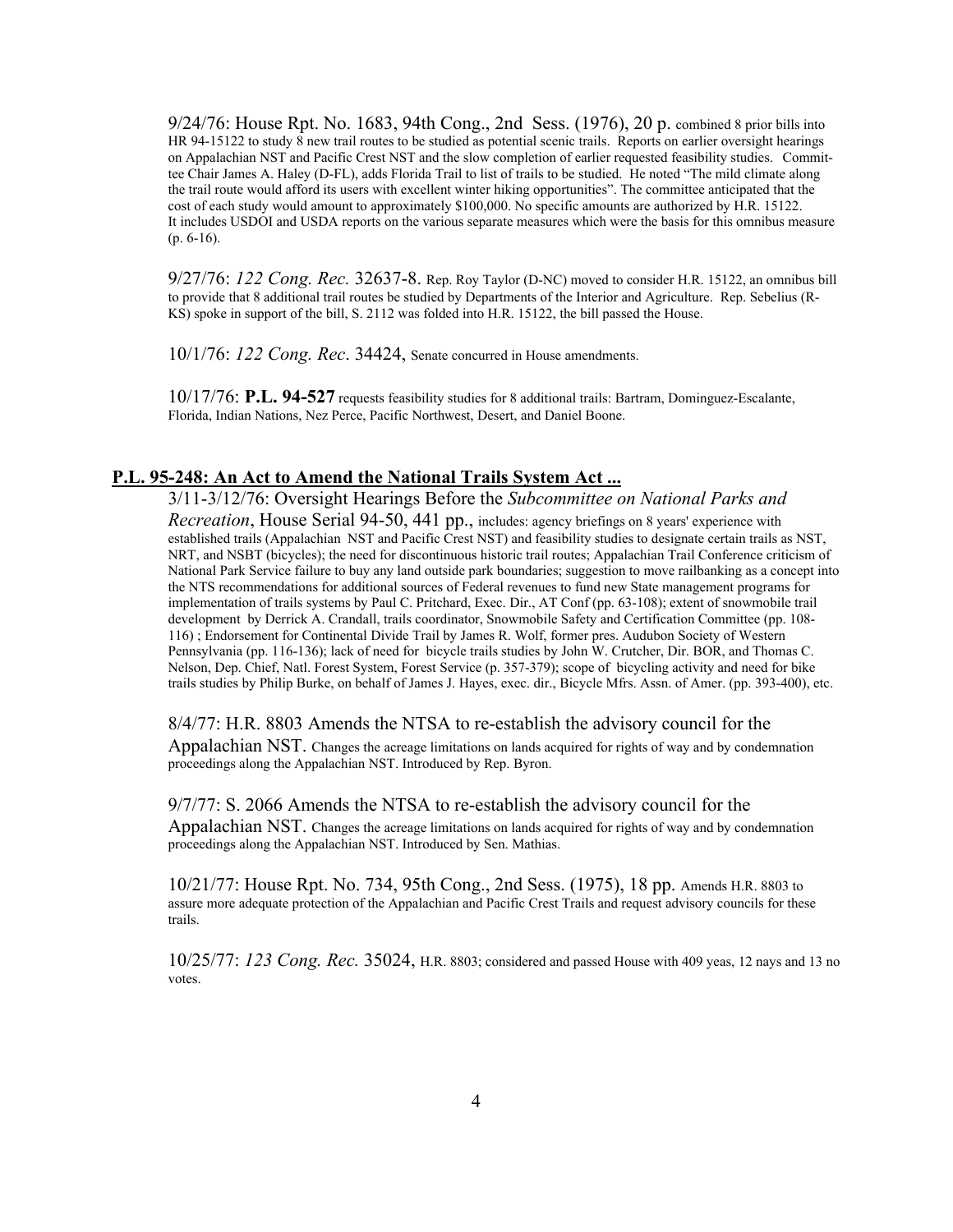11/1/77: Hearing Before the *Subcommittee on Parks and Recreation*, House Serial 95-81, 78pp., includes: Interior Dept. support for extended AT land acquisition program, and need to consider AT area landowner rights.

2/10/78: S. Rpt. No. 636, 95th Cong., 2nd Sess. (1978), to facilitate Interior Dept. acquisition of the remaining unprotected portions of the AT and reestablish the Advisory Council for ten years.

2/22/78: *124 Cong. Rec.* 4216, considered and passed Senate, amended.

3/7/78: *124 Cong. Rec.* 5871, House concurred in Senate amendments.

[Presidential Documents 14:12 (1978, March 22), p. 35024?]

3/21/78: **P.L. 95-248** re-establishes advisory councils and comprehensive management plan for Appalachian and Pacific Crest NSTs. Also stated 125 acres/mile average maximum for condemnation and land acquisition ceilings.

#### **P.L. 95-625: National Parks and Recreation Act of 1978**

Note, as an omnibus act of which national trails system amendments were a minor part, passage of this bill was preceded by many hearings and reports which do not mention the trails.

6/15-8/1/74: Hearings on S. 1270 Before the *Subcom. on Parks and Recreation*, to establish in California the Santa Monica Mountain and Seashore National Urban Park (no mention of trails).

9/75: S. Committee Print for *Subcom. on Parks and Recreation* on possibilities of new green-line park approach to urban park acquisition and management. (No mention of national trails.)

10/23/75: Hearings Before the Subcom.on Dept. of Interior Appropriations on FY 76 and transition quarter budget requests for Interior Dept. and related agencies. (No mention of trails.)

12/18/75: Senate Rpt. No. 581, 94th Congress 1st Sess., 33p., recommends passage with amendments of S. 1640, to establish the Santa Monica Mountains and Seashore Urban Recreation Area in Los Angeles, Calif. (No mention of national trails.)

6/20/75: Hearing Before the *Subcom. on Parks and Recreation*on S. 759, S. 1516 and S. 1640, Santa Monica Mountains and Seashore, and Arkansas Post National Memorial. (No mention of national trails.)

9/16/76: Hearing Before the *Subcom. on National Parks and Recreation*to consider the following bills: H.R. 3201, H.R. 14665, and S. 1640 to establish the Santa Monica Mountains and Seashore Urban National Park, California. (No mention of trails.)

12/6/76: Hearing Before the *Subcom. on National Parks and Recreation*to consider S. 3546 to establish the Jean Lafitte National Park. (No mention of trails.)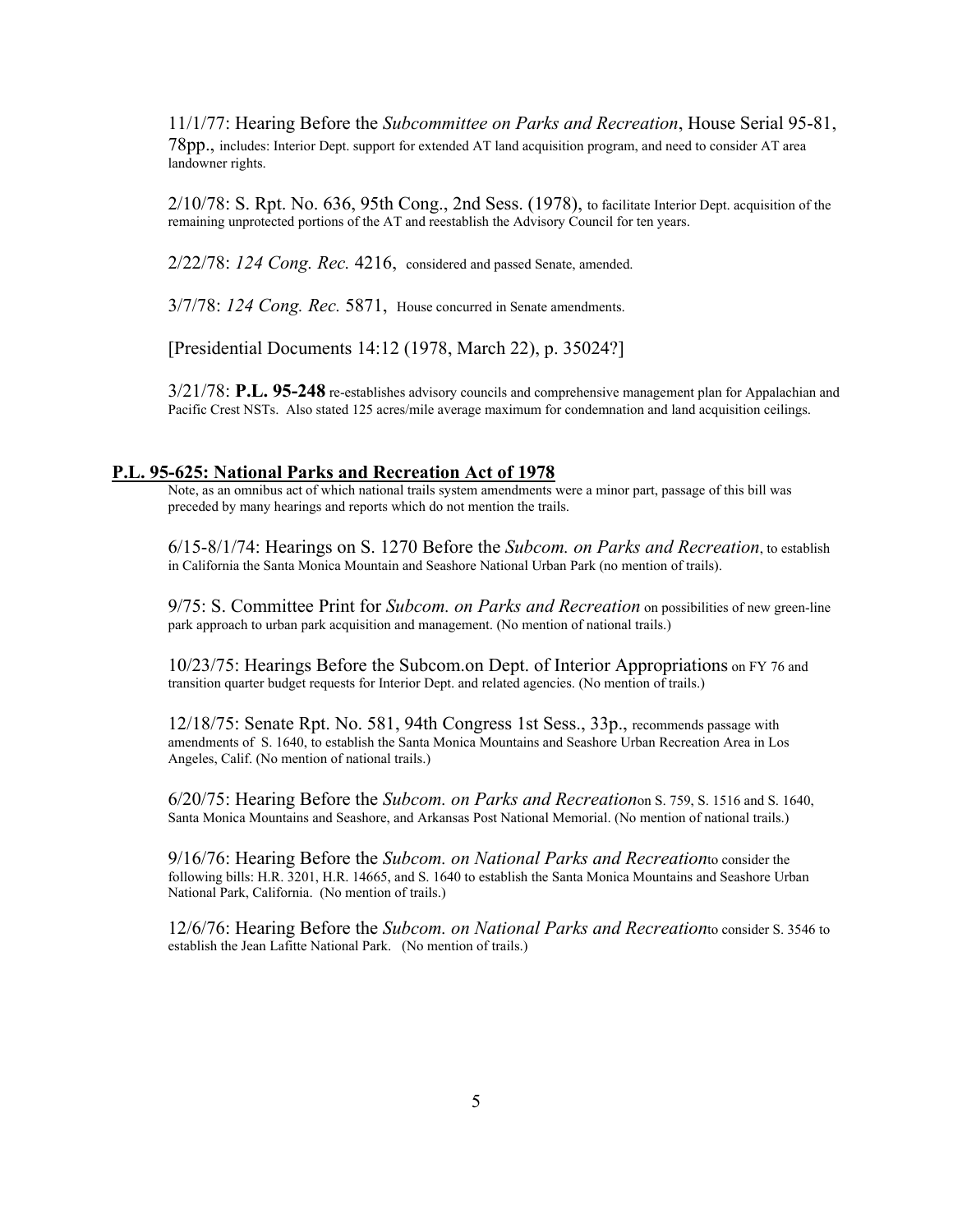2/24/77: S. 791 Title V Amends the NTSA to allow the inclusion of historic trails within the National Trails System . Sets forth criteria for inclusion in the National Historic Trail System. Requires the Secretary charged with the administration of each trail to establish an advisory council and to submit their plans to the House and senate's committees.

10/20/77: Senate Rpt. No. 514, 95th Congress 1st Sess., 4 p., recommends passage of S. 791 to authorize additional appropriations for Forest Service acquisition of lands and interests in lands to be incorporated in the Sawtooth National Recreation Area, Idaho, and other matters.

10/26, 11/28/77, and 2/7, 2/14/ 2/21, 2/27/78: Hearings Before the *Subcom. on Fisheries and Wildlife Conservation and the Environment*, (no mention of national trails.)

12/17/77: *Jean Lafitte National Park: Hearings on S. 1829 Before the Subcom. on Parks and Recreation*, 95 Cong., 1st Sess. (1978). (No mention of national trails.)

3/15-3/16/78, Hearings on S. 827 Before the *Senate Committee on Interior and Insular Affairs,*include testimony by Peter Dominick (R-CO) on importance of the Continental Divide Trail (p. 19).

1978: Senate Rpt. No. 743, 95th Cong., 2nd Sess., to establish the Jean Lafitte National Park.

3/30/78: House Rpt. No. 1014, 95th Congress 2nd Sess., 5pp., providing for the establishment of the friendship Hill National Historic Site in the State of Pennsylvania.

3/30/78: House Rpt. No. 1022, 95th Congress 2nd Sess., 30p., to amend the NTSA to designate the Oregon National Historic Trail and travelway the first National Historic Trail.

4/24/78: Hearing on S. 2876 before the *Senate Subcommittee on Parks and Recreation,* Comm. Publication No. 95-111, 37 p., to make changes in appropriations ceilings and boundaries affecting 56 national park units. (Little specifically on trails.)

4/25/78: Senate Rpt. No. 761, 95th Congress 2nd Sess. (Little specifically on trails.)

5/1/78: Hearing of *Historic Trails Legislation, Hearing Before the Subcommittee on Parks and Recreation*, Senate Publication 95-126, 145 p., includes discussion of 7 Senate bills (S. 929, S. 2659, S. 2663, S. 2664, S. 2705, S. 2974, H.R. 6900), with back and forth on what historic corridors would be, compared to traditional hiking trails.

5/12/78: Senate Rpt. No. 811, 95th Congress 2nd Sess., 42 p. an omnibus bill to increase development and land acquisition appropriations ceilings, and to revise boundaries of certain national park systems units.

5/15/78: House Report No. 1165, 95th Congress 2nd Sess., 167 p., describes text of upcoming omnibus bill, no rationales.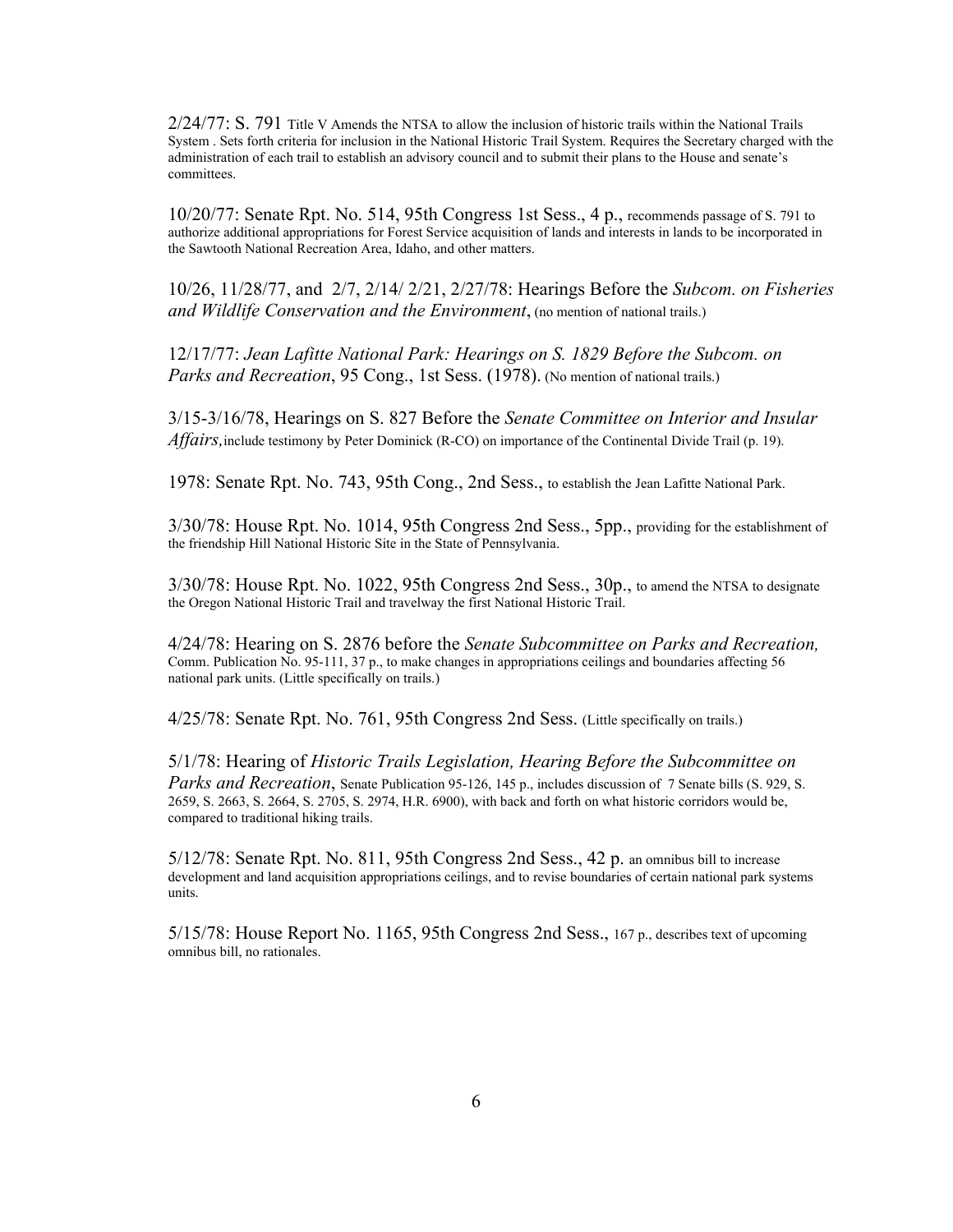7/21/78: Senate Rpt. No. 1034, 95th Congress 2nd Sess., 34 p., refines language on new category, provides summary of hearing and background to amendment. Specific descriptions of Oregon, Mormon Pioneer, Lewis & Clark, and Iditarod Trails.

9/6/78: House Rpt. No. 1544, 95th Congress 2nd Sess., 11p., providing for the establishment of the Jean Lafitte National Historical Park and preserve in the State of Louisiana.

10/4/78: Considered and passed House, amended.

10/12/78: Senate concurred in House amendment with amendments.

10/13/78: House concurred in Senate amendments.

11/10/78: **P.L. 95-625**, Sec. 551 amends NTSA to broaden advisory councils and comprehensive management plans for all trails, establishes category of national historic trails, establishes 4 NHTs (Oregon, Mormon Pioneer, Lewis and Clark, and Iditarod) plus Continental Divide NST. Recommends Overmountain Victory Trail for study, and prohibits funds for Federal land acquisition for 5 trails. For Continental Divide NST, allows for use of motorized vehicles on designated road segments.

## **P.L. 96-87: An Act ... for the commemoration of the efforts of Goodloe Byron to protect the Appalachian Trail, and for other purposes.**

5/1/79: Hearing Before the *Subcom on Parks, Recreation, and Renewable Resources*, No. 96-26, to consider S. 490, and S. 495; the Archaeological Resources Protection Act , and the Frederick Law Olmsted National Historic Site. (No mention of national trails.)

5/7/79: House Rpt. No. 124, 96th Congress 1st Sess., 8p., authorizing the establishment of the Frederick Law Olmsted National Historic Site in the State of Massachusetts.(No mention of national trails.)

5/15/79: Senate Rpt. No. 180, 96th Congress 1st Sess., 19p., recommends passage with amendments of S. 495, to authorize establishment of the Frederick Law Olmsted National Historic Site. (No mention of national trails.)

9/27/79: *125 Cong. Rec.* 26519 Chairman Philip Burton (D-CA) requests passage of HR 5419, a bill to authorize the commemoration of a Goodloe Byron Memorial along the trail in Maryland in recognition for this recently deceased Congressman's efforts towards protecting the Appalachian Trail.

10/1/79: *125 Cong. Rec*. 26971-26973 Robert C. Byrd (D-WV) led action to bring HR 5419 before House for consideration. He asked his colleagues to support the trail bill so that it would " forever remain a national asset, to be enjoyed each year by millions of Americans".

10/9/79: *125 Cong. Rec.* 27514-16, Rep. Burton (D-CA) proposes that the amendments to HR 5419 (Secretary of the Interior to provide for Goodloe Byron Memorial along the Appalachian Trail) be passed in the House.

10/11/79: *125 Cong. Rec*. 27819 Sen. Byrd (D-WV) asked that HR 5419 be considered and passed.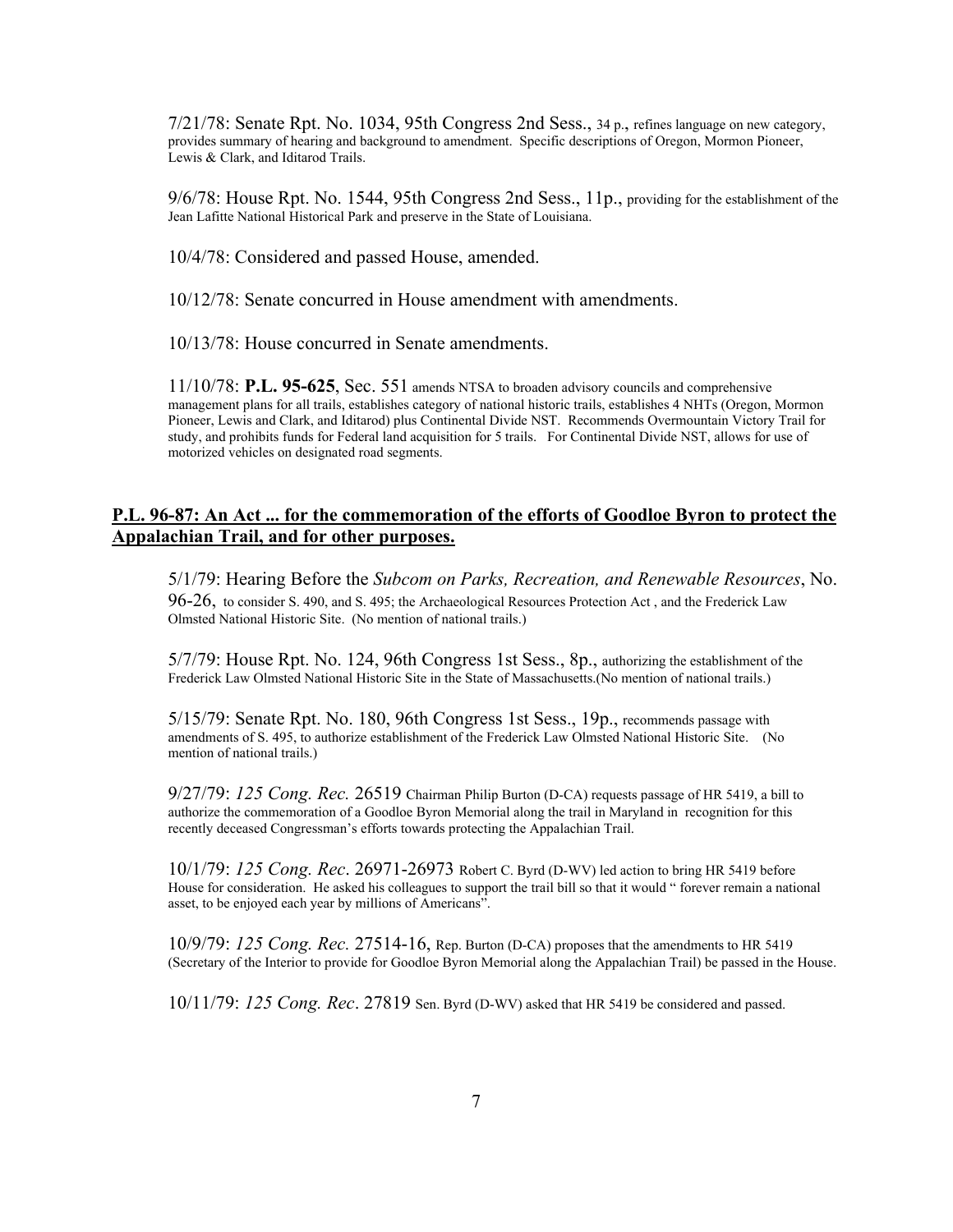10/12/79: **P.L. 96-87**, based on HR 5419, authority for Goodloe Byron memorial and minor re-numbering of trails to be studied.(*Cong. Rec*. 26519)

## **P.L. 96-199: An Act to Establish the Channel Islands National Park, and for other purposes**

5/5/78: Hearing Before the Senate *Subcom on Parks and Recreation*, No. 95-145, to consider 6 bills (S. 1234, S. 1906, S. 2270, S. 2656, S. 2658, H.R. 10984) on Wild and Scenic Rivers, Santa Monica Mountains, Friendship Hill National Historic Site.

7/21, 7/26, 7/31, 8/4/78: Hearing Before the Senate *Subcom on Parks and Recreation*, No. 95-160, to consider H.R. 12536, the National Parks and Recreation Act of 1978, an omnibus bill.

1/23/79: *125 Cong. Rec*. 713, H.R. 1307 introduced by Rep. Whitehurst (R-VA) to establish the North Country NST.

3/15/79: *125 Cong. Rec*. 5224, S.683 introduced by William Cohen (R-ME) to establish NCNST.

3/29/79: *125 Cong. Rec*.*,* 14 co-sponsors added to House and Senate bills*.* 

4/26/79: H.R. 3757, introduced by Rep. Burton, P. to establish NCNST.

5/4/79: House Rpt. No. 119, 96th Cong. 1st Sess., 34 p., omnibus parks legislation primarily concerning Channel Islands NP, chaired by Rep. Udall. Includes proposed NCNST and feasibility for OVNHT. Also proposed language in Sec. 7© about NHT motor tour routes and trail uses. Limited NHT land acquisition to high potential sites and segments, waived 4 (f) DOT provisions except for National Register eligible sites.

5/7/79: *125 Cong. Rec.* 10084*,* Rep. Phillip Burton (D-CA) moved to amend the National Parks and Recreation Act of 1978, to include the North Country National Scenic Trail. Reps. Sebelius (R-KS), Lagomarsino (R-CA) and Whitehurst (R-VA) urged adoption of the bill. Passed and amended.

5/15/79: House Rpt. No.182, 96th Cong. 1st Sess., 2 parts, M. Udall (D-AZ), chair. (Text limited to proposed Channel Islands provisions.)

7/19/79: Hearing Before the *Subcom on Parks, Recreation, and Renewable Resources*, No. 96-63, to consider S. 1104 and identical H.R. 3757 Title II.

11/15/79: Hearing Before the *Subcom on Parks, Recreation, and Renewable Resources*, No. 96-85, to consider S. 1567 to establish the Yaquina Head Outstanding Natural Area, Oregon.

12/13/79, Sen. Rpt. No. 484, 96th Cong. 1st Sess., 46 p., Chair Bumpers (D-AR) proposed 10© restrictions as passed in P.L. 96-199, limiting North Country NST Federal land acquisition to Federal areas only.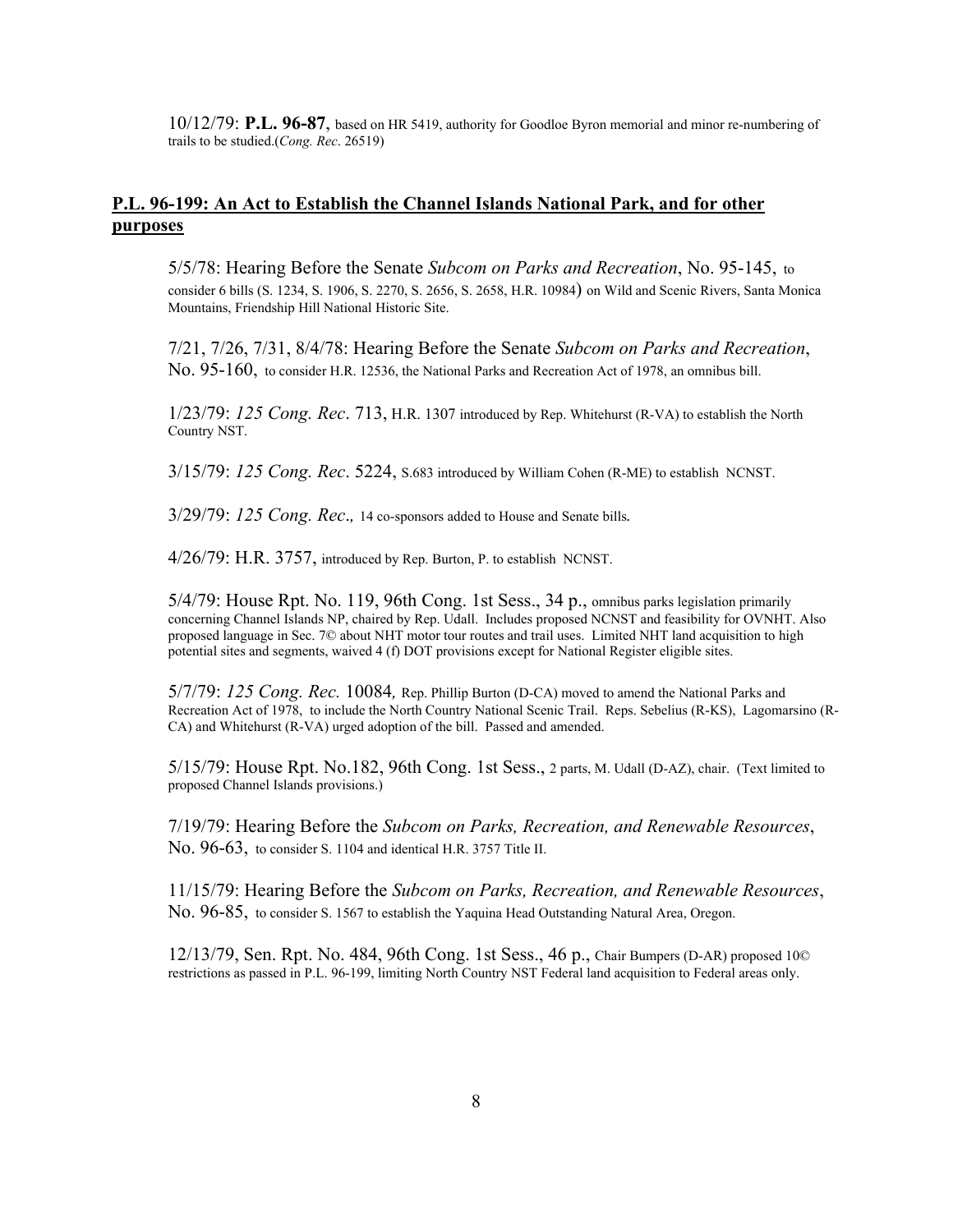2/18/80: *126 Cong. Rec.* 2869-2894, The presiding officer moved to consider H.R. 3757 *.* The committee insisted that the Secretary's land acquisition authority for the North Country NST be limited to lands within Federal areas. Hatfield (R-OR) and Jackson (D-WA) spoke in support. By roll call the bill passed with 67 yeas, 6 nays and 27 not voting.

2/20/80: *126 Cong. Rec.* 3338-3345, Mr. Burton (D-CA) asked concurrence with the Senate amendments. Reps. Sebelius (R-KS) and Lagomarsino(R-CA) supported the motion. Bill passed with amendments.

2/25/80: House Rpt. No. 783, 96th Cong. 2nd Sess., 7p., authorizing the conveyance of lands in the city of Hot Springs, Ark. (No mention of national trails.)

[See Presidential Documents vol. 16 (1980, Mar. 5]

5/5/80: **P.L. 96-199**, Sec. 10(c) prohibition of funds for land acquisition for 6 trails (North Country, Continental Divide, Oregon, Mormon Pioneer, Lewis and Clark, and Iditarod).

## **P.L. 96-344: An Act: To improve the administration of Historic Sites, Buildings and Antiquities Act of 1935**

5/8/80: S. 2680 Amends the NTSA to designate the Overmountain Victory Trail in Virginia, Tennessee, North Carolina and South Carolina as a NHT and a component of the NTS. Introduced by Sen. Bumpers.

5/15/80: Senate Rpt. No. 754, 96th Cong. 2nd Sess., 4p., to improve the administration of the Historic Sites Act of 1935. (Overmountain Victory National Historic Trail not mentioned in this report.)

5/16/80: House Rpt. No. 1024, 96th Cong. 2nd Sess., 76p., amending the act to establish the Golden Gate National Recreation Area in California (no mention of national trails).

7/31/80: Considered and passed by House.

9/8/80: **P.L. 96-344**, omnibus act includes establishment language for Overmountain Victory NHT (sec. 14).

#### **P.L. 96-370: An Act to Establish the Ice Age National Scenic Trail**

7/24/80: H.R. 7825 A bill to establish the Ice Age National Scenic Trail in the state of Wisconsin, and for other purposes introduced.

9/10/80: House Report No. 1314, 96th Cong. 2nd Sess., 6 p. proposed designation of Ice Age National Scenic Trail, administration by Interior. Reports cooperation with Ice Age Council and Ice Age Trail Foundation as administrators of the trail segments outside of federally administered lands, allows for snowmobiles on sections of trail where appropriate. Chairman Udall (D-AZ): "The Ice Age Trail offers a rare variety of highly scenic, natural and geologic features on both public and private lands. Further, it provides an outdoor recreational experience close to population centers such as Milwaukee and the Twin Cities of Minneapolis and St. Paul" .... "The Department of the Interior believes that the proposed Ice Age Trail qualifies for the national scenic trail designation and, therefore supports the enactments of H.R. 7825."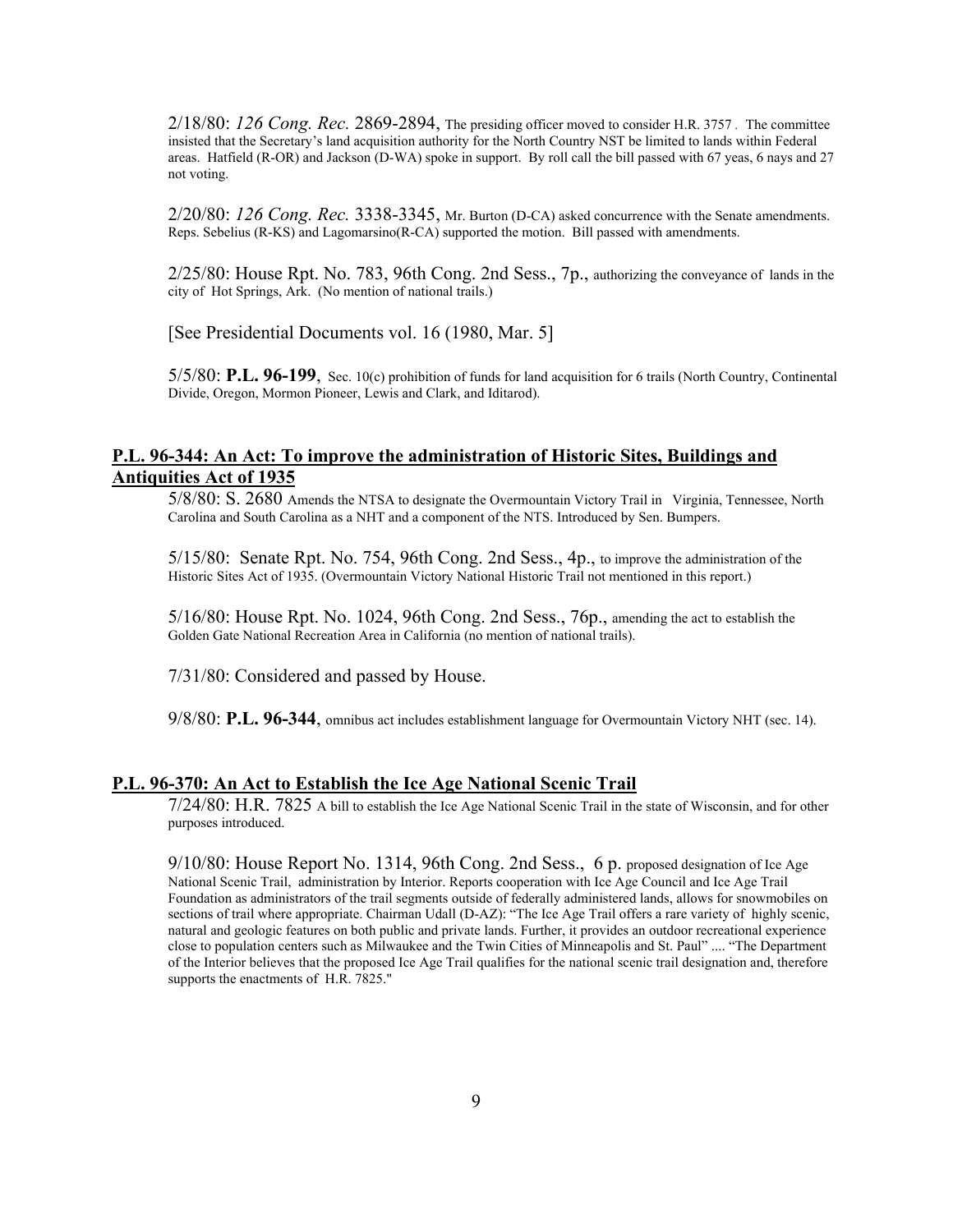9/16/80: *126 Cong. Rec.* 25569-25571, House: Rep. Burton (D-CA) proposes to pass HR 7825 to establish the Ice Age NST. Supported by Reuss (D-WI), Sebelius (R-KS), and Roth (R-DE). The bill is passed with 397 yeas, 3 nays, and 32 not voting.

9/18/80: *126 Cong. Rec.* 26067 Senate: Sen. Byrd (D-WV) proposes HR 7825 to establish the Ice Age National Scenic Trail be considered, and it is passed.

10/3/80: **P.L. 96-370**Ice Age NST establishment act, administration by Department of Interior.

#### **P.L. 98-11: An Act to amend the National Trails System Act ...**

4/4/79: 96 *Cong. Rec.* 7175-7176, S. 877 by Mr. Cranston (D-CA) authorizes feasibility study for Juan Bautista de Anzato be completed 18 months following enactment of this Act.

7/13/79: *96 Cong. Rec.* 18565, feasibility study bill for Beale Wagon Road and General Crook Trail introduced by Sen. Goldwater (R-AZ), support echoed by Rep. DeConcini (D-AZ).

10/25/79: *96 Cong Rec*. 29707, testimony by Rep. Lamar Gudger (D-NC) supporting feasibility study.

9/8/80: H.R. 8087, A bill to amend the NTSA by designating additional national scenic and historic trails, and for other purposes. Introduced by Rep. Burton, P. (D-CA), (including a tribute to Rep. Jim Johnson (R-CO) for sponsoring NHTs).

9/22/80: *96 Cong. Rec.* 26460-6*,*Measure passed House, amended. Supported by Reps. Sebelius (R-KS), Clausen (R-CA), and Whitten (D-MS), with a plea by Rep. Corcoran (R-IL) for the Illinois Trail.

1980: Draft Report to accompany H.R. 8087, 96th Cong. 2nd Sess., 43 p. to amend the NTSA to designate seven additional national scenic and historic trails and authorize feasibility studies for six prospective trails, recognizes volunteers, defines "extended trails."

10/7/81: House Rpt. No. 267, 97 Cong. 1st Sess., 37 p. proposes various changes to NTSA, including adding the Potomac Heritage, Natchez Trace, and Florida Trails. Also prohibits entrance fees for national recreation areas and units of national wild and scenic rivers system or national trails system.

9/23/82: Senate Rpt. No. 577, 97 Cong. 1st Sess., 30 p. ChairmanSen. McClure (R-ID), Committee on Energy and Natural Resources released report which recommended passage with amendments of H.R. 861, to designate 3 additional scenic trails (Natchez Trace, Florida Trail, and Potomac Heritage), authorize feasibility studies for 6 prospective trails (General Crook, Beale Wagon Road, Juan Bautista de Anza, Trail of Tears, Illinois, and Jedediah Smith) , and provides for volunteer group and citizen involvement in national trails development programs.

8/4/82: Hearing Before the *Subcom on Public Lands and Reserved Water*, No. 97-116, to consider H.R. 861, and S. 894, and recommended amendments to the NTSA and exemptions for rural cooperatives from certain fees under the Federal Land Policy and Management Act.

1/27/83: S. 271, Designates additional national scenic and historic trails, and for other purposes. Introduced by Sen. McClure (R-ID), and Sen. Wallop (R-WY).

1/31/83: Senate Rpt. No. 1, 98 Cong. 1st Sess., 35 p. compares S. 271 and H.R. 861: commemorates Bartram Trail, encourages volunteers and extends volunteer liability coverage to them (even landowners), requests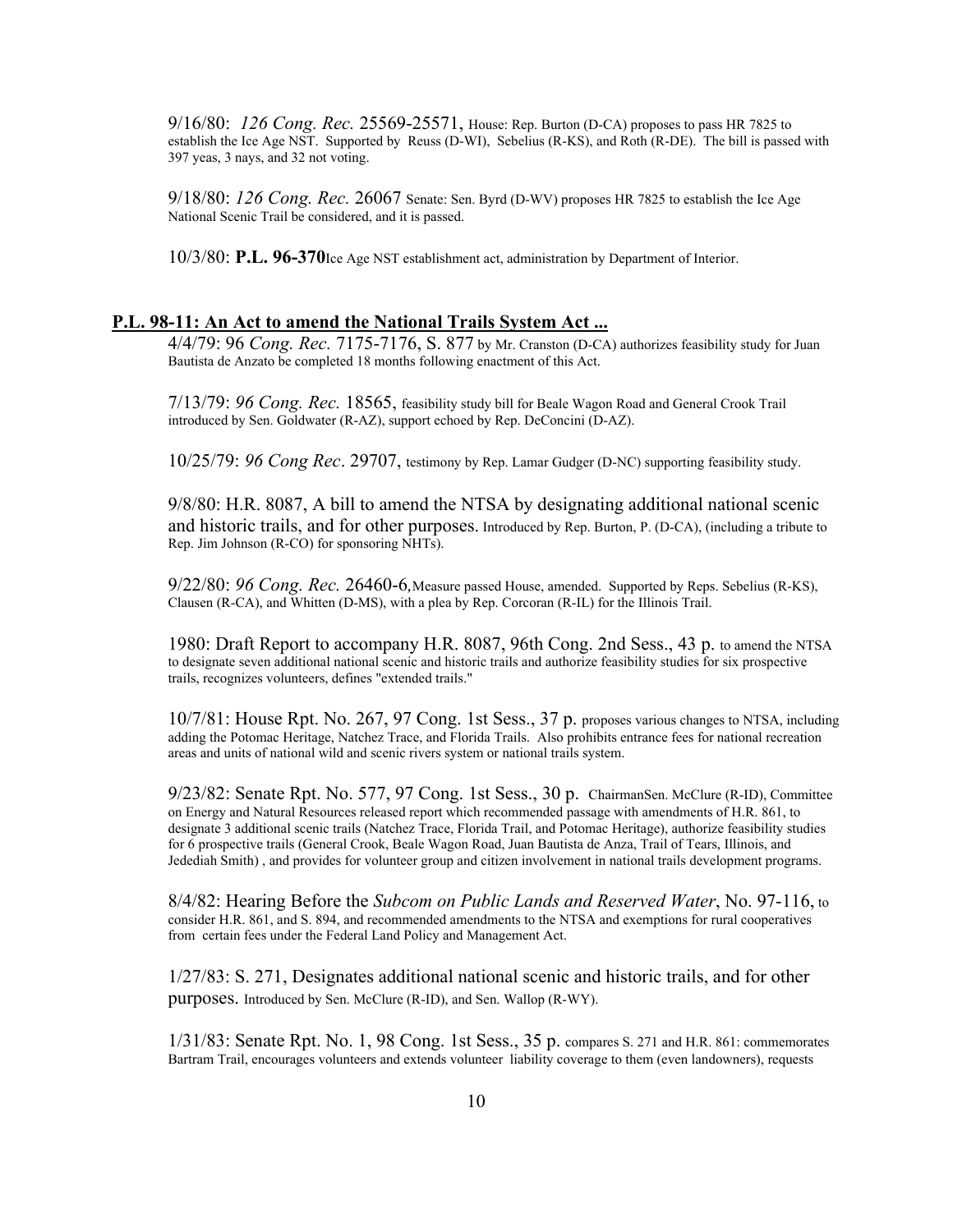biennial trails system plan, establishes 3 trails (Potomac Heritage, Natchez Trace, and Florida), asks for 6 studies, land protection tools for Appalachian NST, tax benefits for conveyance of lands and easements, expands cooperative agreement authority, and encourages interim use of about-to-be abandoned railroad rights-of-way for trail use.

2/3/83: *129 Cong. Rec.* 1602-7 Senate passes amendment to add Florida NST to the National Trail System (S. 271). Supported by Senators McClure (R-ID), Wallop ( R-WY), Domenici (R-NM), Johnston (D-LA), Sasser (D-TN), and Goldwater (R-AZ).

3/9/83: House Report No. 28, 98 Cong. 1st Sess., 29 p., gives background and rationale for what became P.L. 98-11, includes OMB estimate for land acquisition along Natchez Trace NST. Endorses establishment of Florida National Scenic Trail, discusses general information such as development, implementation, acquiring lands and right-of-ways. Of special interest is a 5-year grants program to foster volunteerism.

3/15/83: *129 Cong. Rec.* 5216 Mr. Seiberling (D-OH) requests an amendment (S. 271) to the NTSA to establish 3 new trails: The Potomac Heritage National Scenic Trail, Florida National Scenic Trail, and the Natchez Trace Trail.

 3/28/83: **P.L. 98-11**, requests 6 additional trails for study (Juan Bautista de Anza, Trail of Tears, Illinois , Jedediah Smith, General Crook and Beale Wagon), authorizes 3 new trails (Potomac Heritage, Natchez Trace, Florida,), requests biennial national trails plan, strengthens support for volunteers and landowners, defines "extended trail," written consent for NRTs on private lands, better definition of feasibility, refined process for side-connecting trails, protections for existing onground jurisdictions, transfer authority, interpretive sites, purchase from local governments, whole tracts, authority to use NPS unit authorities, trail uses defined, donated easements qualify as conservation tax exemptions, authorizes acceptance of donated markers, abandoned railroads to be preserved as trails (where possible), and definitions.

#### **P.L. 98-405: An Act ...adding the California Trail, etc.**

8/4/83: H.R. 3787, A bill to amend the NTSA by adding the Oregon-California Trail to the study list. Introduced by Rep. Brown (R-CO).

4/26/84: House Rpt. No. 719, 98th Cong. 2nd Sess., 15 p. Chairman Udall (D-AZ) combines several bills to authorize the Secretary of the Interior to conduct one feasibility study of the trails corridor, while still requiring two reports and two recommendations, one for each trail (Pony Express and California Trails). Also designated Daniel Boone Heritage Trail independent of National Trails System.

5/1/84 H.R. 3787 Considered and passed house, amended*.* 

5/1/84 *130 Cong. Rec*. 10301. Rep. Brown (R-CO): "The California trail was heavily used for westward migration from 1849 -- the year of the Gold Rush -- to 1869 and much of their traces remain. The iron-tire wagons left very deep grooves, many of which can still be seen today." Mr. Seiberling (D-OH): "The California Trail was one of a number of trails used by settlers and prospectors in their emigration West during the mid-1800's. .... There were many branches and side trails which were highly used, especially by prospectors." Included NTSA amendment to recognize the regional significance of the contributions of Daniel Boone in the exploration and settlement of the Nation through establishment of markings of a Daniel Boone Heritage Trail.

5/22/84, Senate Hearing *Miscellaneous Resolution, Conveyances, Trail Study Designations ...* etc. Before the *Subcom on Public Lands and Reserved Water*, (LC No.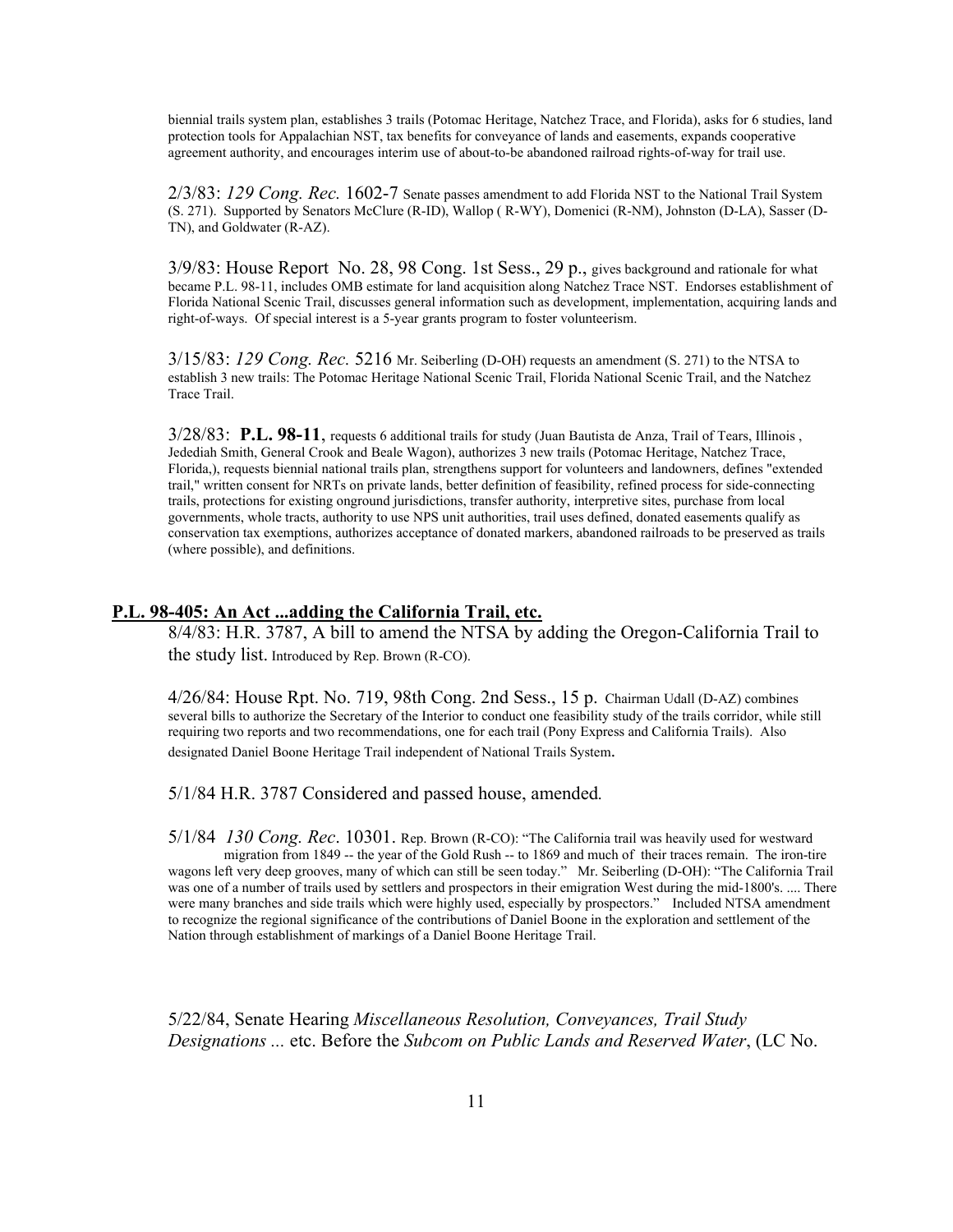KF26 .E5578 1984F), 278 p. Trails a minor aspect of much larger issues being considered. Includes statements supporting the Pony Express to become NHT, by Sen. Alan Cranston (pp. 68-73) (D-CA), Rep. Norman Shumway (R-CA) (pp. 82-84), Interior (Mary Lou Grier, pp. 90-103, 167-8), and National Pony Express Association (pp. 270-4).

7/17/84: Senate Report No. 557, 98 Cong. 2nd Sess., 19 p. released by Sen. McClure (R-ID) of the Committee on Energy and Natural Resources, based on H.R. 3787, directs the Secretary of Interior to conduct studies of the Pony Express and the California Trails for possible inclusion in the NTS as national historic trails. Interior statement seeks three years, not two, to do study. Also authorizes Interior Dept. to accept donations for placement of markers on Federal lands to designate significant sites and route segments along the Daniel Boone Heritage Trail.

#### 8/9/84: H.R. 3787 considered and passed Senate.

*130 Cong. Rec*. 23429, Senate bill open to amendment, third reading and passed Mr. Stevens (R-AK) moved to reconsider the vote by which the bill was passed.

8/28/84: **P.L. 98-405**passed for feasibility study request for California and Pony Express Trails, authorizes acceptance of donated markers for placement at appropriate locations on lands administered by him, and with the concurrence of the Secretary of Agriculture and other appropriate heads of Federal Agencies, on lands under their jurisdiction.

## **P.L. 99-445 An Act... designating the Nez Perce (Nee-Me-Poo) Trail**

7/31/85: Amends the NTS to include within the National Trails System the Nez Perce NHT from Wallowa Lake, Oregon, to Bear Pow Mountain, Montana. To be administered by the Secretary of Agriculture.

4/11/86: Hearings on S. 1542 Before the *Subcom. on Public Lands, Reserved Water, and Resources Conservation, Senate Energy and Natural Resources Committee.* 

8/7/86: Senate Rpt. No. 382, 99 Cong. 2nd Sess., submitted by Chairman McClure (R-ID)

9/24/86: House Rpt. No. 873, 99 Cong. 2nd Sess., submitted by Chairman Udall (D-AZ) , to accompany S. 1542, gives extent of trail, states no lands outside of those federally administered may be obtained by the federal government, states or local governments may apply for lands to be entered as part of national trails once they have been donated to the states or local governments or purchased from private owners.

8/11/86: *132 Cong. Rec.* 20529 Senate passes S. 1542 which designates Nez Perce Historic Trail.

9/24/86*: 132 Cong. Rec.* 26053Rep. Vento (D-MN) proposes S. 1542 be passed, with support of Rep. Lagomarsino (R-CA). It is passed.

10/6/86: **P.L. 99-445***The Nez Perce NHT* is to be administered by the Secretary of Agriculture. No lands outside federally administered lands are to be obtained by the Federal Government, States and local governments may apply to have lands donated or purchased from private sources added to the trail, routes may be marked by suitable markers.

### **P.L. 100-35 An Act ...To designate the Santa Fe Trail as a National Historic Trail**

7/31/86: Hearings on H.R. 4794 and H.R. 5188 before the Subcom. on National Parks and Recreation, House Interior and Insular Affairs Committee.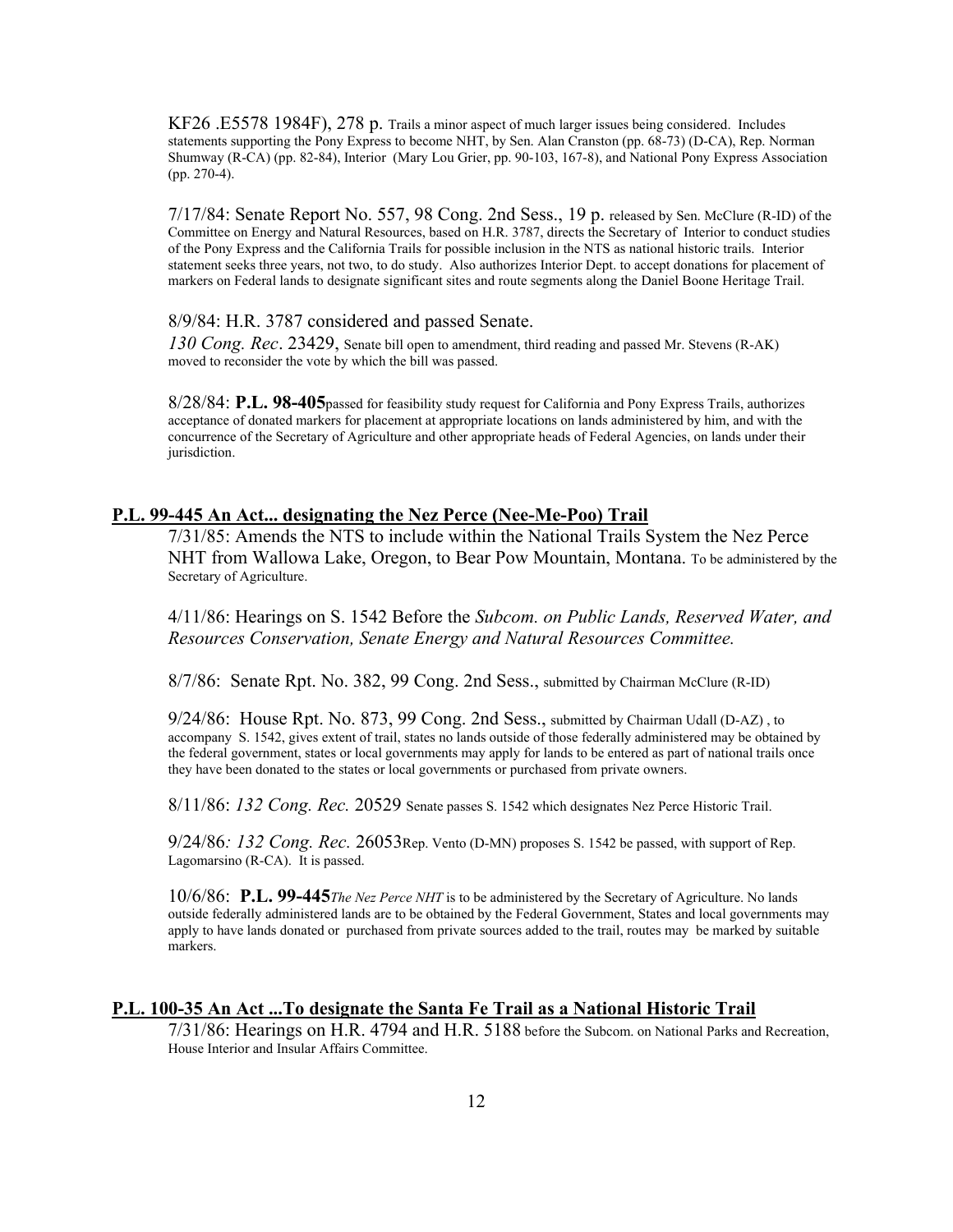9/12/86: House Rpt. No. 817, 99 Cong. 2nd Sess., recommends an amendment in the nature of a substitute, of H.R. 4794, to amend the NTSA to designate the Santa Fe Trail as a NHT, and to authorize DOI to accept donations of suitable trail markers. Also authorizes a study of the Kosciuszko Trail, extending from Vermont to South Carolina in connection with military sites fortified by Gen. Thaddeus Kosciusko during the War of Independence, for possible designation as a NHT.

9/16/86: House consideration and passage of H.R. 4794.

1/6/87: H.R. 240 amends the NTSA to designate the Santa Fe Trail, Missouri, Kansas, Oklahoma, Colorado, and New Mexico, as the Santa Fe NHT.

3/5/87: House Rpt. No. 16, 100 Cong. 1st Sess., amends the NTSA to designate the Santa Fe Trail National Historic Trail, lands or interests in lands outside Federally administered areas can only be acquired with the consent of the land owner, must warn owner of potential liability, allows Secretary to accept donations of markers, authorizes establishment of advisory council.

3/10/87: *133 Cong. Rec.* 5214-5 Rep. Vento (D-MN) requests the bill be passed to designate the Santa Fe a National Historic Trail (HR 240). Passes 407 to 3.

3/27/87: *Santa Fe Trail and New Jersey Wild and Scenic Rivers*, hearings before the Subcom. on Public Lands, National Parks, and Forests, Senate Energy and Natural Resources Committee.

4/10/87: Senate Rpt. No. 39, 100 Cong. 2nd Sess. Background and need stated by Chairman J. Bennett Johnston (D-LA): "The study found that the Santa Fe Trail is nationally significant. The Santa Fe Trail, during the period from about 1820 to 1880 was one of the most significant commercial trade routes in the history of the Southwest".

4/21/87: *133 Cong. Rec*. 9115-8, *Senate:* Sen. Byrd (D-WV) proposes passage of HR 240 by the Senate. Supported by Mr. Dole (R-KS), Mr. Domenici (R-NM), and Mr. Armstrong (R-CO).

5/6/87: **P.L. 100-35**Establishment act, designates the Santa Fe National Historic Trail, gives extent of trail, lands may not be acquired outside exterior boundaries except with the consent of the owner, requires the Secretary of the Interior to notify owner of their potential liability before acquiring any easement with respect to the Trail, accepting of donated markers is authorized.

## **P.L. 100-187, An Act ... to provide for a study of the De Soto Trail, etc.**

5/29/87:, S. 1297 a bill to amend the National Trails System Act to provide for a study of the De Soto Trail and for other purposes. This trail extends through Florida, Georgia, South Carolina, North Carolina, Tennessee, Alabama, Mississippi, Arkansas, Texas, and Louisiana. Introduced by Senator Graham (D-FL). Related Bill H.R. 2565. *133 Cong. Rec.* 14146.

7/30/87: "Miscellaneous Parks and Public Lands Measures", hearings before the Subcom. on Public Lands, National Parks, and Forests, Senate Energy and Natural Resources Committee.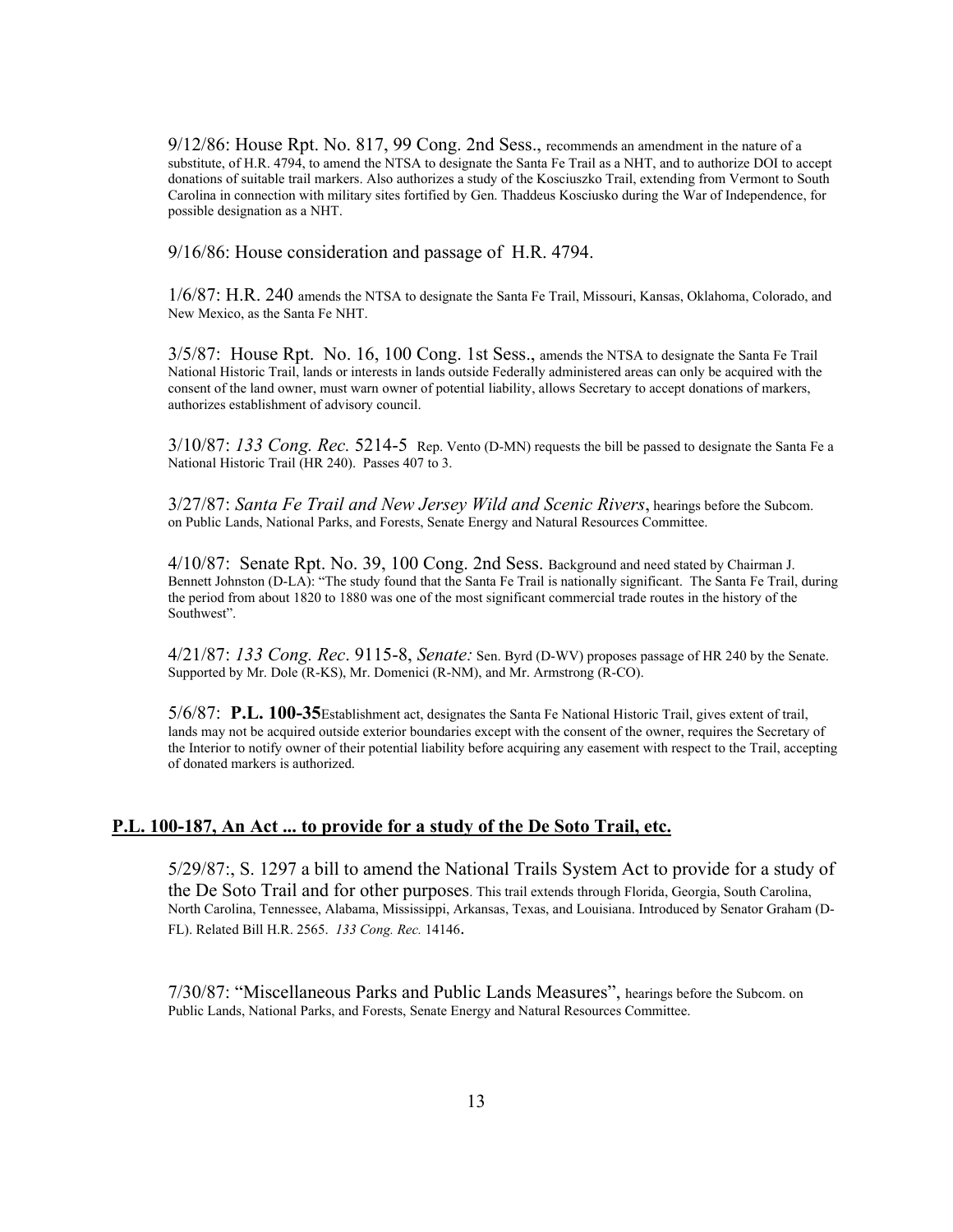10/1/87: 133 *Cong Rec*. 26140-26141, The Senate proceeded to consider the bill (S. 1297) to provide for a study of the De Soto Trail, passed.

10/25/87: Senate Rpt. No. 117, 100 Cong. 1st Sess. (p. 15615), Mr. Johnston (D-LA) from Committee on Energy and Natural Resources submitted S.1297 to study the De Soto Trail. At a business meeting on September 16, 1987, the Senate Committee on Energy and Natural Resources ordered S. 1297, as amended, favorably reported.

11/3/87: Hearings on S. 1297 before the Subcom. on National Parks and Public Lands, House Interior and Insular Affairs Committee.

12/1/87: 133 Cong. Rec. 33333, House. Mr. Udall: Committee on Interior and Insular Affairs. S. 1297 is an Act to amend the NTSA to provide for a study of the De Soto Trail, and for other purposes (Rept. 100-462). Referred to the committee of the Whole House on the State of the Union.

12/1/87: House Rpt. No. 462, 100 Cong. 1st Sess.,amends the NTSA to direct the DOI to study the De Soto Trail extending through ten States for potential Designation as a NHT. S. 1297 is identical to H.R. 2565.

12/11/87: **P.L. 100-187**requests feasibility study for De Soto Trail.

## **P.L. 100-192 An Act ...to designate the Trail of Tears as a National Historic Trail**

2/23/87: Amends the National Trails System Act to include the Trail of Tears National Historic Trail, the routes traveled by the Cherokee Nation through Georgia, North Carolina, Alabama, Tennessee, Kentucky, Illinois, Missouri, Arkansas, and Oklahoma, as a part of the System. Requires the Secretary of the Interior to consider establishing interpretive sites near Hopkinsville, Kentucky, Fort Smith, Arkansas, Trail of Tears State Park, Missouri, and Tahlequah, Oklahoma. Authorizes appropriations. Introduced by Sen. Ford, W. H.

7/30/87: "Miscellaneous Parks and Public Lands Measures", hearings before the Subcommittee on Public Lands, National Parks, and Forests, Senate Energy and Natural Resources Committee.

9/25/87: Senate Rpt. No. 175, 100 Cong. 1st Sess., recommends passage of S. 578 to amend the NTSA to authorize a study of the Trail of Tears. Sen. Johnston (D-LA) said, "CBO estimates that initial cost of about \$ 150,000 would be incurred during fiscal years 1988 and 1989 for activities related to the establishment of the trail", later recommends two routes."

11/3/87: Hearings on H.R. 3303 and S. 578 before the Subcommittee on National Parks and Public Lands, House Interior and Insular Affairs Committee.

12/1/87: House Rpt. No. 461, 100 Cong. 1st Sess., designates the Trail of Tears as a national historic trail, consisting of water routes and overland routes. Chair Morris K. Udall (D-AZ), said "The National Park System Advisory Board had determined that the Cherokee Trail of Tears is of national historic significance."

10/1/87: *133 Cong. Rec.* 26140 S. 578 would amend the NTSA to designate the Trail of Tears as a national historical trail. Supported by Mr. Ford (R-KY) who provided a brief history of the Trail in his testimony.

12/1/87 *133 Cong Rec.* 33299-33301House. Mr. Vento (D-MN) requests the bill S. 578 be passed. Mr. Lagomarsino (R -CA), Mr. Synar (D-OK ), and Mr. Emerson (R-MO) supported the bill. It passed with 2/3 vote.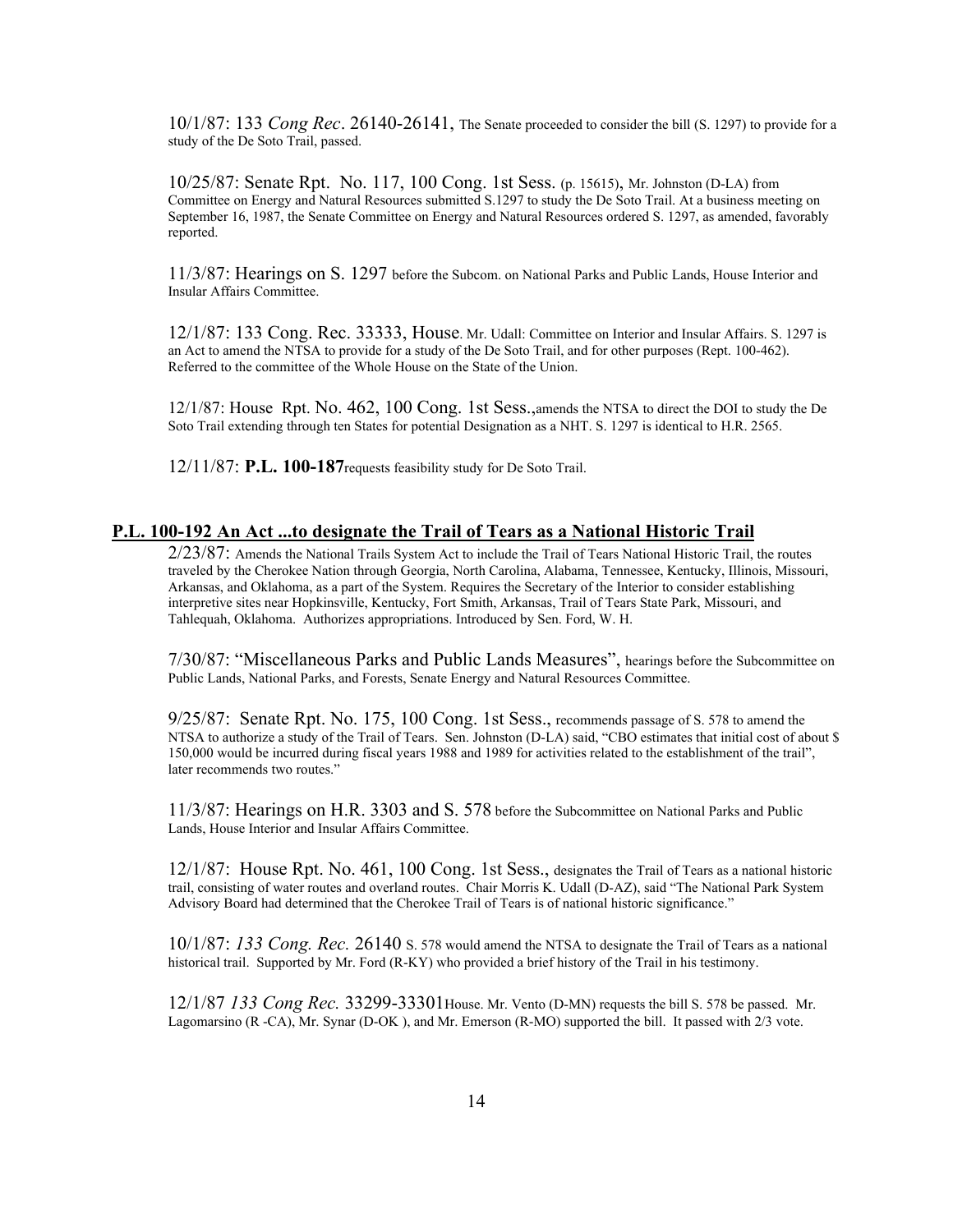12/3/87 *133 Cong Rec*., p\_\_\_\_\_ ,Senate. Sen. Byrd (D-WV) brings up amendments from the House on S. 578. Mr. Bumpers (D-AR) strongly supports it. It is passed.

12/16/87 **P.L. 100-192** establishment act for the Trail of Tears National Historic Trail consisting of water routes and overland routes the Cherokee Nation traveled during removal for the East in 1838 to 1839. To be administered by the Secretary of the Interior, no lands or interests therein outside exterior boundaries of federally administered area may be acquired by Federal Government except with the consent of the owner. Secretary to give consideration to establishment of appropriate interpretive sites for the Trail.

## **P.L. 100-470: National Trails System Improvement Act of 1988**

7/24/87: S. 1544 amends the NTSA to retain to the United States interests in abandoned railroad rights of way. In addition, it extends the life of the Iditarod Historic Trail Advisory Council to 20 (currently 10) years from the date of its establishment. Introduced by Sen. Metzenbaum. Related bills H. R. 2641.

3/3/88: Hearings on S. 1544 before the Subcom.on Public Lands, National Parks, and Forests, Senate Energy and Natural Resources Committee: "National Trails System Improvement Act of 1987 and Revising the Boundaries of the Salem Maritime National Historic Site".Opposition to S. 1544 by William P. Mott Jr., Director, NPS: analysis of legal issues involved in availability of abandoned or forfeited railroad ROW's; and, support for H.R. 2652. Other witnesses included Susan A. Henley, Executive Director, American Hiking Society.

3/17/88: Hearings on H.R. 2641 before the Subcom.on National Parks and Public Lands, House Interior and Insular Affairs Committee.

4/18/88: House Rpt. No. 572, 100th Cong. 2nd Sess., for H.R. 2641, 9 p. recommends that abandoned railroad rights-of-way on Federal lands be converted to recreational trails, and that DOI transfer to State or local governments management of ROWs located outside national conservation areas or National Forests.

4/19/88: House consideration and passage of H.R. 2641.

6/29/88: Senate Rpt. No. 408, 100th Cong. 2nd Sess., on S. 1544, 19 pp. provides for cooperation with State and local governments for the improved management of certain Federal lands, acquiring and developing trails for recreation and conservation purposes to further the use of abandoned railroad ROWs.

7/6/88: Senate consideration and passage of S. 1544.

8/2/88: House consideration and passage of S. 1544 with amendments.

9/19/88: Senate concurrence in the House amendments to S. 1544.

10/4/88: **P.L. 100-470**Provides for Federal retention of interest in abandoned railroad rights-of-way on Federal Lands for use as trails in national conservation areas or national forests... expands secretarial control of rights-of-ways, especially abandoned railroads, plus reversion of Federal 43 USC 912 ROWs back to Federal Government unless used for highways. Extends Iditarod NHT advisory council to 20 years.

## **P.L. 100-552 An Act...to Authorize the Establishment of the Lewis & Clark National ...etc.**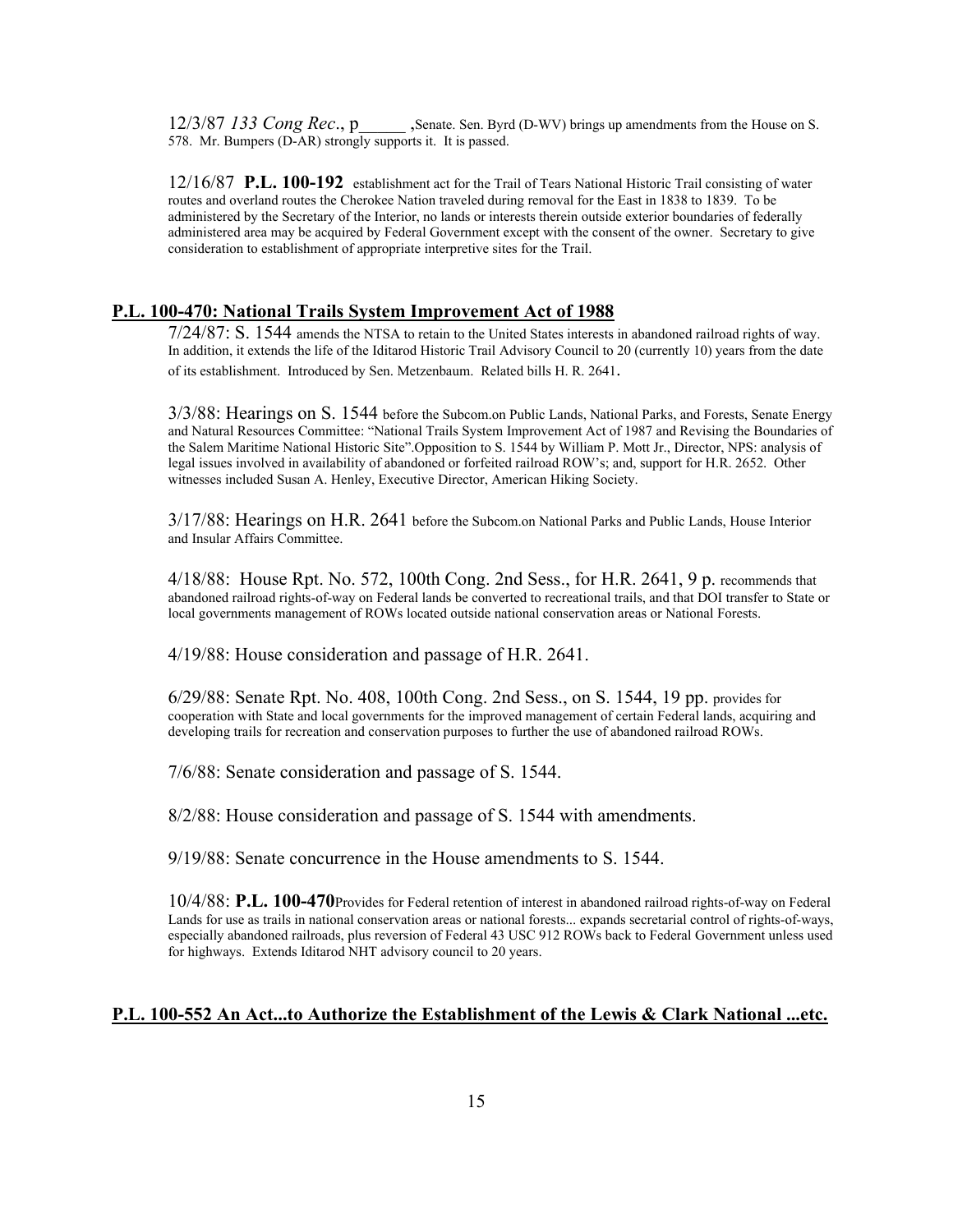4/8/87: H.R. 1982 Authorizes the Secretary of Agriculture to establish the Lewis and Clark National Historic Trail Interpretive Center. Specifies lands to be donated by the State of Montana for the establishment of such center. Introduced by Rep. Marlenee ( - ).

9/22/87: S. 1704 Similar to H.R. 1982. Introduced by Sen. Melcher.

10/20/87: *Hearings on H.R. 1982 Before the Subcom.. on National Parks and Public Lands, House Interior and Insular Affairs Committee*. 100th Cong., 1st Sess.(1987) 7/26/88: House Rpt. No. 788, 100th Cong. 2nd Sess., on H.R. 1982. Submitted by Chairman Udall (D-AZ). Proposed designation of Lewis and Clark National Historic Site to interpret the accomplishment of the exploratory expedition led by Merriwether Lewis and William Clark. Proposed at St. Louis, Missouri and Fort Clatsop, Oregon along with the Lewis and Clark National Historic Trail Interpretive Center located in vicinity of Great Falls, Montana. Lands not used for the center shall revert to the state of Montana.

7/26/88: Debate: House consideration and passage of H.R. 1982. 100th Cong., 2d Sess.

9/22/88: Senate Rpt. No. 526, 100th Cong. 2nd Sess., on S. 1704 (similar to H.R. 1982). Proposed designation of Lewis and Clark National Historic Trail Interpretive Center in vicinity of Great Falls, Montana, encourages cooperative agreements between Secretary and state administrators.

10/11/88: Debate: Senate consideration and passage of S. 1704. 100th Cong., 2d Sess. (1988)

10/12/88: Debate: House consideration and passage of S. 1704. 100th Cong., 2d Sess. (1988)

10/28/88: **P.L. 100-552**authority for Dept. of Agriculture to develop and operate trail center in Great Falls, MT.

#### **P.L. 100-559 An Act... to redesignate Salinas National Monument, etc.**

9/17/87: S. 1693 Amends the National Trails System Act to provide for a study of the Coronado Trail, the route taken by the Spanish explorer Coronado through Arizona, New Mexico, Texas, Oklahoma, and Kansas, for inclusion in such System. Introduction by Sen. Bingaman.

3/24/88: *Miscellaneous New Mexico Park Related Measures: Hearing on S. 1693 before the Subcom.. on Public Lands, National Parks, and Forests* (S. Hrg.100-699, texts p. 6-8). The Coronado National Trail Study Act of 1987, to amend the NTSA to direct the Interior Department to study the Coronado Trail extending through five states for potential designation as a NHT.

5/27/88: Senate Rpt. No. 367, 100th Cong. 2nd Sess., on S. 1693, "Coronado National Trail Study Act of 1988". Recommends passage with amendments of S. 1693, to amend the NTSA to authorize a study of the Coronado Trail extending through five states for potential designation as a NHT.

6/6/88: Debate: Senate consideration and passage of S. 1693. 100th Cong., 2d Sess. (1988)

6/21/88: S. 2545 Similar to S. 1693. Introduced by Sen Bingaman.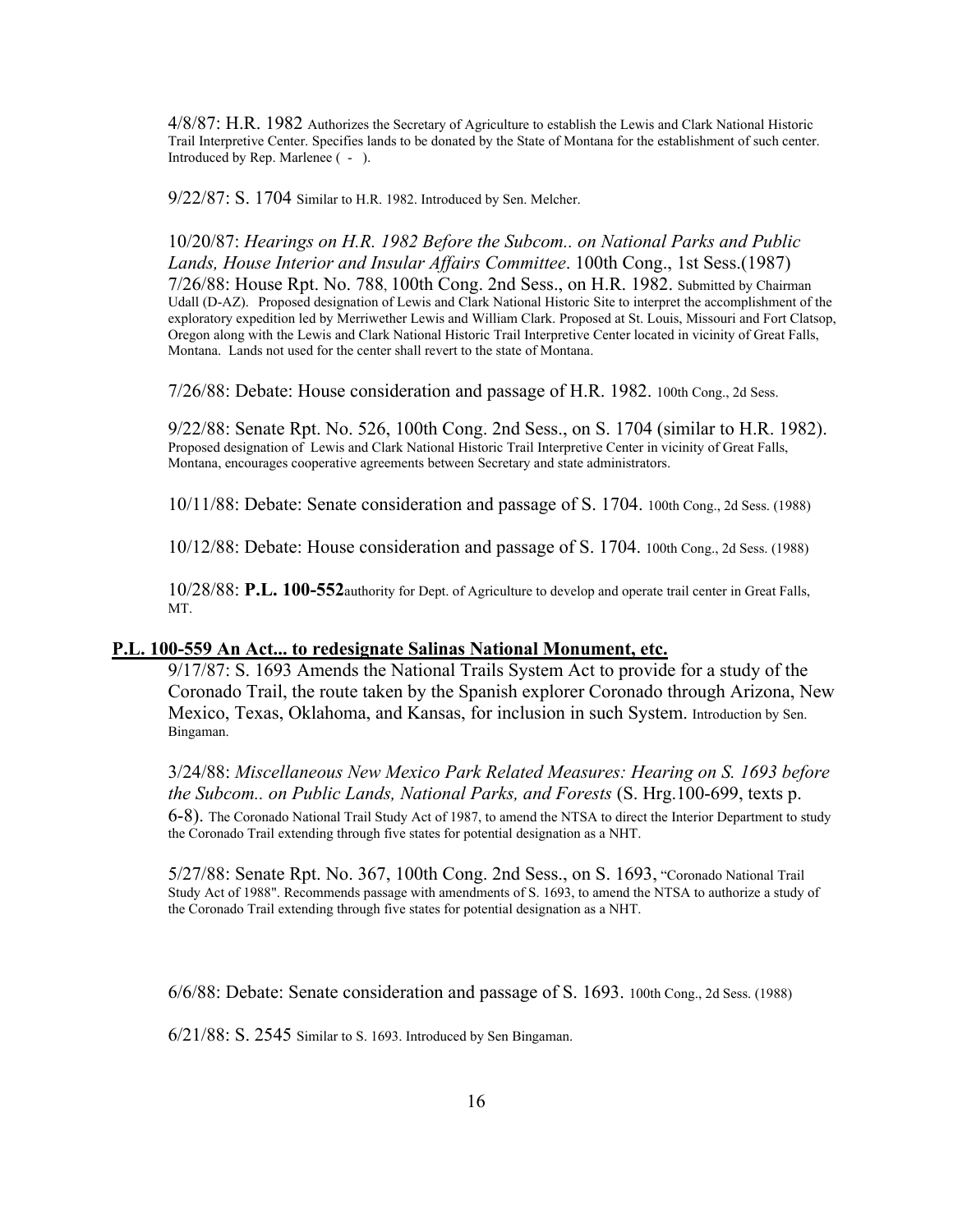9/14/88: *Archeological Resources Protection Act Amendments and Miscellaneous Federal Land Bills: Hearing on S. 2545before the Subcom.. on Public Lands, National Parks, and Forests* (S. HRG.100-943, texts p. 9). To redesignate the Salinas National Monument in New Mexico as Salinas Pueblo Missions National Monument.

9/26/88: Debate: House consideration and passage of S. 1693 with an amendment. 100th Cong., 2d Sess. (1988)

9/30/88: Senate Rpt. No. 572, 100th Cong. 2nd Sess., on S. 2545, "Salinas National Monument", Title II includes Coronado National Trail Study Act of 1988.

10/7/88: Debate: Senate consideration and passage of S. 2545. 100th Cong., 2d Sess.

12/7/88: Debate: House consideration and passage of S. 2545. 100th Cong., 2d Sess.

10/28/88: **P.L. 100-559** Title II Sec. 201. Short Title includes Coronado National Trail Study Act of 1988.

#### **P.L. 101-321 An Act...to designate the route from Selma to Montgomery for study, etc**

11/21/89: H.R. 3834 Selma to Montgomery National Trail Study Act of 1989 amends the NTSA to designate the route from Selma to Montgomery, Alabama (traveled by the march dramatizing the need for voting rights legislation), for study for potential addition to the national trails system. Introduced by Rep. Lewis, John.

3/6/90: *Hearings on H.R. 3834 Before the Subcom.. on National Parks and Public Lands, House Interior and Insular Affairs Committee.*

3/20/90: Debate: House consideration and passage of H.R. 3834. 101st Cong., 2d Sess. (1990)

3/20/90: House Rpt. No. 425, 101th Cong. 2nd Sess., on H.R. 3834 to amend the NTSA to require the NPS to study for potential designation as a NHT, the route taken in March 1965 by black voting rights activists form Selma, Ala., to Montgomery, Ala. Chairman Udall (D-AZ) proposes study section to NTSA.

3/20/90: *136 Cong. Rec.* 4540-3 Introduced by Rep. John Lewis (D-GA). Chairman Vento (D-MN) requests passage of HR 3834 to designate the route from Selma to Montgomery for study as a possible addition to the NTSA.

5/17/90: *Miscellaneous National Parks Measures: Hearings on S. 2067 and companion H.R. 3834 Before the Subcom.. on Public Lands, National Parks, and Forests, Senate Energy and Natural Resources Committee*, 101st Cong., 2nd Sess., (1990). (S. HRG.101- 791, texts p. 13-18).

6/7/90: Senate Rpt. No. 313, 101th Cong. 2nd Sess., on H.R. 3834 (companion to S. 2067), background on Selma-Montgomery protest marches, James W. Stewart, Assistant Director, National Park Service, "Mr. Chairman, the events of March 1965 in Selma clearly marked a turning point in the social history of this Nation. The fact that citizens shed their blood to demonstrate their support for the right to vote should never be forgotten".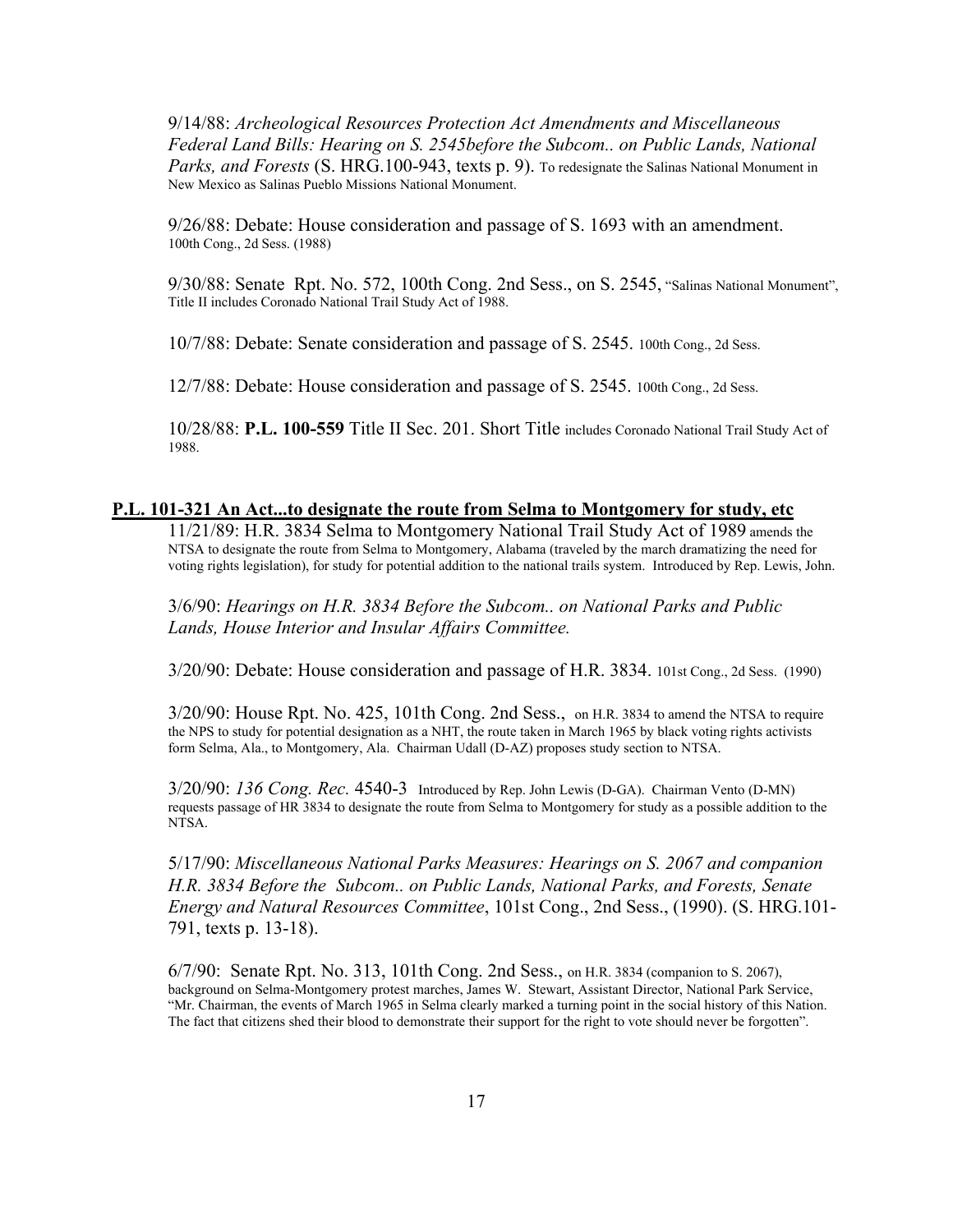6/14/90: Debate: Senate consideration and passage of H.R. 3834. 101st Cong., 2d Sess. (1990) *(136 Cong.* Rec. 14267)

7/3/90: **P.L. 101-321**Selma to Montgomery National Trail study Act of 1989, march by black voting rights activists led to passage of the Voting Rights Act of 1965, events associated with the march raised the Nation's consciousness, the designation of the route of the march will serve as a reminder that the right to vote is a precious one worth exercising.

## **P.L. 101-365: An Act...Juan Bautista de Anza National Historic Trail Act, etc.**

2/28/89: H.R. 1159 Juan Bautista de Anza National Historic Trail Act - Amends the National Trails System Act to include the Juan Bautista de Anza National Historic Trail, extending from Sonora, Mexico, to San Francisco, California, as a part of the System. Prohibits lands from outside Federal boundaries from being acquired for inclusion into such Trail without the consent of the owners. Authorizes appropriations. Introduced by Rep. Miller, (D-CA).

11/7/89: Hearings on H.R. 1159 Before the *Subcom.. on National Parks, and Public Lands, House Interior and Insular AffairsCommittee.*

3/5/90: House Rpt. No. 412, 101th Cong. 2nd Sess., on H.R. 1159, to amend the NTSA to authorize the designation of the Juan Bautista de Anza NHT in Arizona and California as a component of the NTS. Submitted by Chairman Udall (D-AZ).

3/6/90: Debate: House consideration and passage of H.R. 1159. 101st Cong., 2d Sess. (1990)

3/28/90: *Miscellaneous National Park, National Historic Trail and Wild and Scenic Rivers Bills: Hearing on H.R. 1159 (similar to S. 465) before the Subcom.. on Public Lands, National Parks, and Forests, Senate Energy and Natural Resources Committee.*  (S. HRG.101-949, texts p. 9-12). Support letters from Sen. Alan Cranston (D-CA) (pp. 181-2), American Hiking Society (pp. 182-3), and Hulet Hornbeck, Heritage Trails Fund (pp. 110-117).

5/15/90: Senate Rpt. No. 290, 101th Cong. 2nd Sess., proposes establishment of Juan Bautista de Anza National Historic Trail, to be administered by the Secretary of the Interior, including that the Secretary shall encourage volunteer trail groups to participate in the development and maintenance of the trail, authorizing appropriation of such sums as may be necessary to implement the provisions of this Act. Approximately \$150,000 budget estimated for fiscal years 1992 and 1993.

5/22/90: Debate: Senate consideration and passage of H.R. 1159 with an amendment. 101st Cong., 2d Sess.

8/1/90: Debate: House concurrence in the Senate amendment to H.R. 1159. 101st Cong., 2d Sess. (1990)

8/15/90: **P.L. 101-365**establishment act for Juan Bautista de Anza NHT. Land may not be acquired outside the exterior boundaries of federally administered area except with consent of owner.

## **P.L. 102-328: An Act ... to Designate the California National Historic Trail, etc.**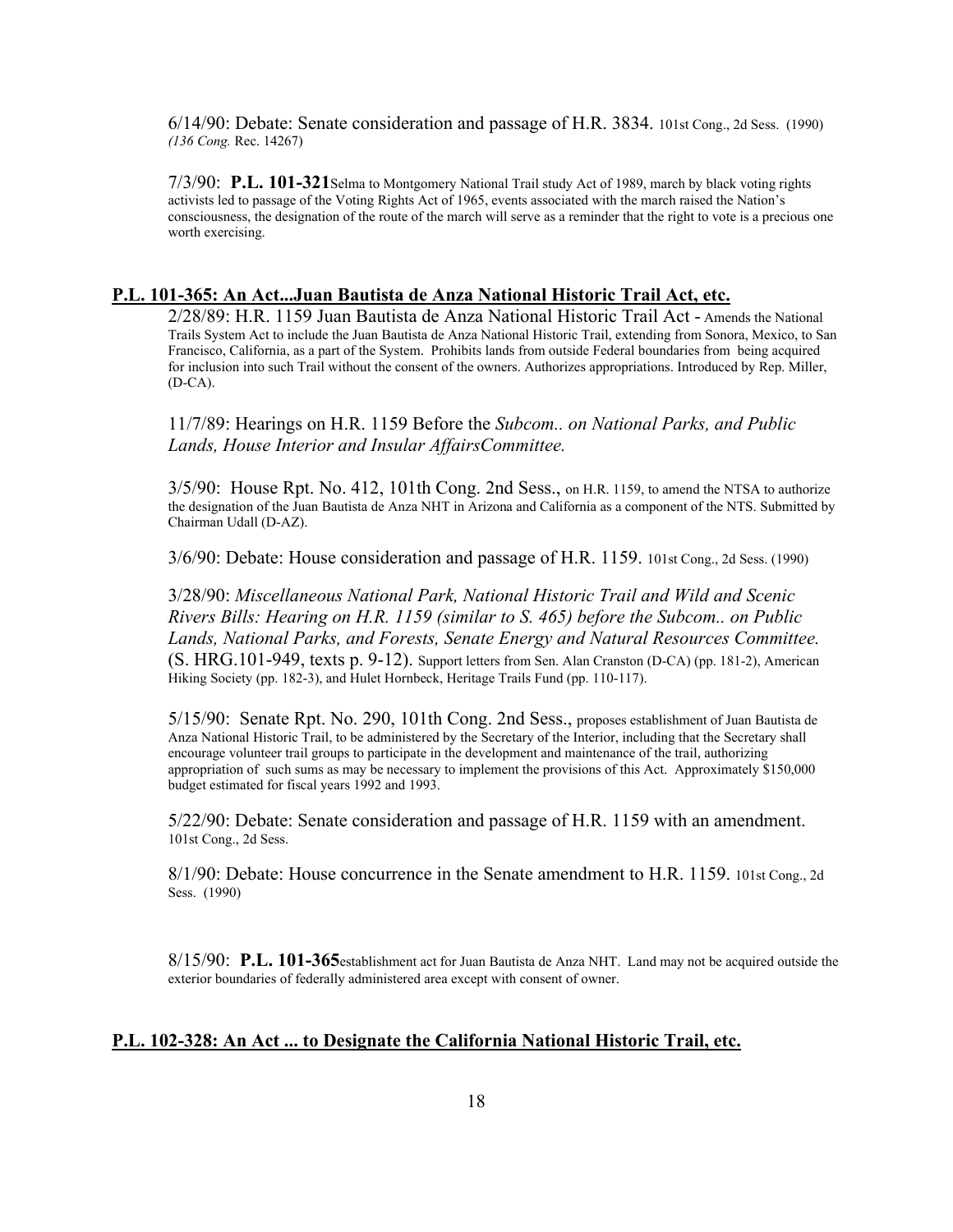$2/23/89$ : H.R. 1109 Amends the National Trails System Act to designate as components of the National Trails System: (1) the California National Historic Trail, extending from Independence and Saint Joseph, Missouri, and Council Bluffs, Iowa, to various points in California and Oregon; and (2) the Pony Express National Historic Trail, extending from Saint Joseph, Missouri, through Kansas, Nebraska, Colorado, Wyoming, Utah, and Nevada to Sacramento, California. Introduced by Rep. Shumway.

9/12/89: *Miscellaneous Parks and Public Lands Measures, Hearings on S. 374 before the Subcom.. on Public Lands, National Parks, and Forests, Senate Energy and Natural Resources Committee*, (S. HRG.101-453, texts p. 27-28). 101st Cong., 2nd Sess. (1989) 164 p., S. 374 mentions only Pony Express NHT. Support testimony by Senator Reid (D-NV) (pp. 50-51) and Bryan (D-NV) (pp. 51-4). National Park Service statement (pp. 69-74) recommends both trails.

11/7/89: House Hearings on H.R. 1109 before the *Subcom.. on National Parks and Public Lands, House Interior and Insular AffairsCommittee*.

3/5/90: House Rpt.. No. 411, 101th Cong. 2nd Sess., on H.R. 1109, 6 p.. Chaired by M. Udall (D-AZ), recommends passage for establishing both trails. Includes CBO estimate of \$2.4 million for land acquisition, \$400,000 for development, and \$140,000 annual operations.

3/6/90: Debate: House consideration and passage of H.R. 1109. 101st Cong., 2d Sess. (1990) *136 Cong. Rec*. 3453-3456

3/28/90: Miscellaneous National Park, National Historic Trails and Wild and Scenic Rivers Bills*: Hearing on S. 456 and companion H.R. 1109 before the Subcom.. on Public Lands, National Parks, and Forests, Senate Energy and Natural Resources Committee.* (S. HRG.101-949, texts p. 3-8), 186 p. S. 456 includes both trails. Testimony by Sen. Malcolm Wallop (R-WY) opposes any condemnation (pp. 40-41). National Park Service testimony by Dir. James Ridenour supports adding both trails (p. 74-5, 80-1).

5/22/90: Senate Rpt.. No. 301, 101th Cong. 2nd Sess., 9 p.. Chaired by Sen. Bennett Johnston (D-LA), recommends passage for both trails with amendments limiting willing seller authority in Utah and Wyoming. Same CBO estimates as in House Rpt., 101-411. In support statement by NPS Director James Ridenour: "We intend all land acquisition outside federally administered areas to be accomplished by State and local governments for both trails ..."

6/6/90: Debate: Senate consideration and passage of H.R. 1109 with amendments. 101st Cong., 2d Sess. (1990)*, 136 Cong. Rec*. 13158.

10/3/90: Debate: House concurrence in certain Senate amendments to H.R. 1109. 101st Cong., 2nd Sess. (1990)*, 136 Cong. Rec*. 27371.

4/11/91: *Hearing on H.R. 479 and H.R. 1229 before the Subcom.. on Public Lands, House Interior and Insular AffairsCommittee.*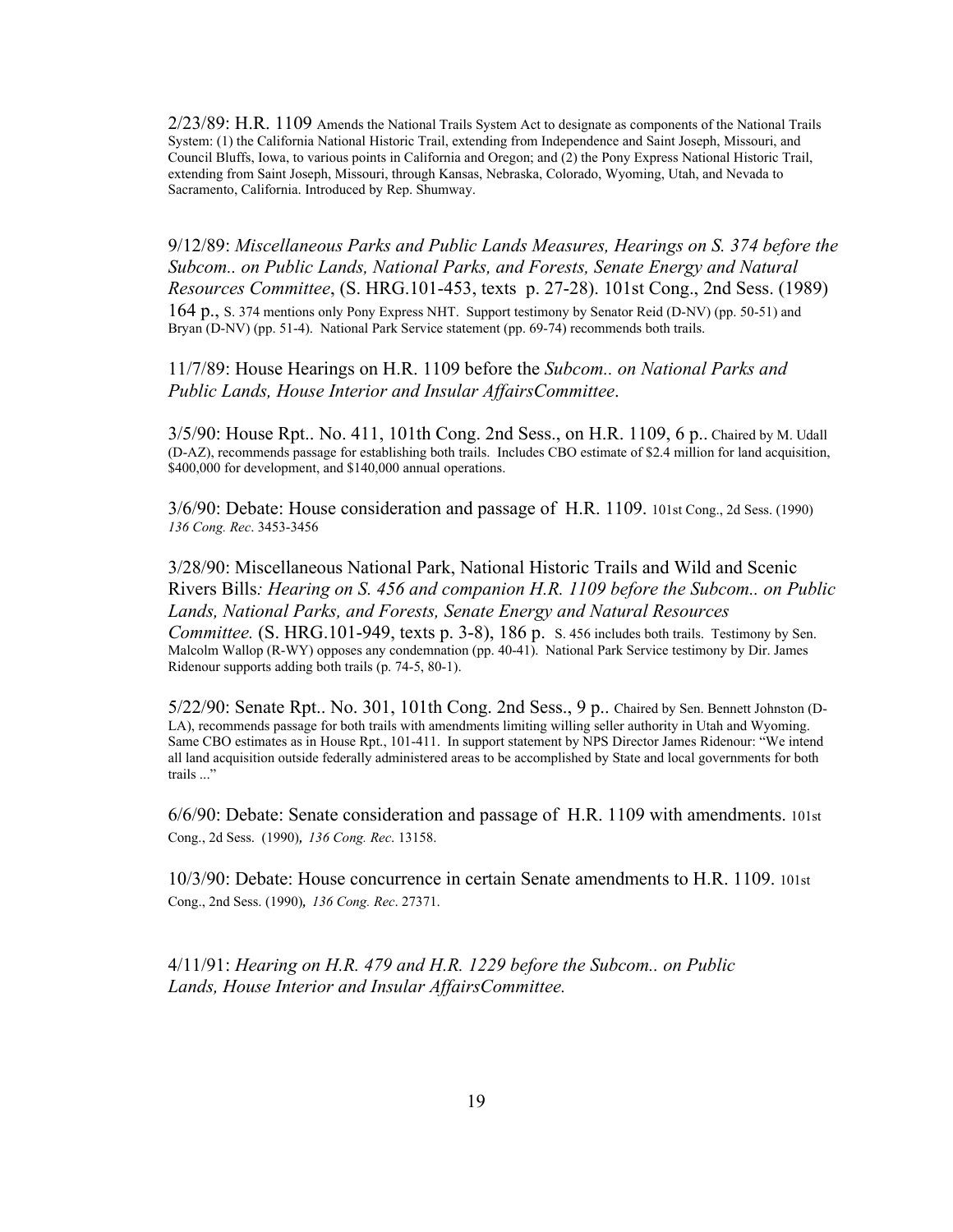5/6/91: House Report No. 48, 102st Cong., 1st Sess. (1990)*,* 8 p.. Subcommittee on National Parks and Public Lands includes CBO estimate of \$300,000 for management plan, \$3-30 million capital costs, actual operating costs dependent on management alternative chosen. Includes Interior letter of support with cost estimates.

5/7/91: Debate: House consideration of H.R. 479. 102nd Cong., 1st Sess. (1991)*, 137 Cong. Rec*. 9958-9961.

5/8/91: Debate: House consideration and passage of H.R. 479. 102nd Cong., 1st Sess. (1991)*, 137 Cong. Rec*. 10250.

2/19/92: *Miscellaneous National Parks and National Trails Measures: Hearings on S. 801 and similar H.R. 479 before the Subcom.. on Public Lands, National Parks, and Forests, Senate Energy and Natural Resources Committee*, (S. HRG. 102-667, texts p. 39-

45) 206 p., Wallop (R-WY) testimony deeply suspicious of Federal land acquisition (pp. 2-3). Sen. Henry Reid (D-NV) offers compromise language (pp. 6-7). Statements of support from National Park Service (p. 119, 123-4), Oregon-California Trails Association (157-8), Rep. Tom Coleman (R-MO, p. 158), and Pony Express Commemoration Committee (p. 158-9).

7/15/92: Sen. Rpt.. No. 319, 102nd Cong., 2nd Sess. (1992). Endorsed H.R. 479 (companion to S. 801) as crafted by House.

7/21/92: Debate: Senate consideration and passage of H.R. 479. 102nd Cong., 2nd Sess. (1992)*, 138 Cong. Rec*. 18610.

8/3/92: **P.L. 102-328**establishment act for California and Pony Express NHTs.

#### **P.L. 102-461: An Act... to designate the American Discovery Trail for study, etc.**

7/24/91: S. 1537 Amends the National Trails System Act to designate the American Discovery Trail extending from Pt. Reyes, California, to Cape Henlopen State Park, Delaware, for study for potential addition to the National Trails System. *137 Cong. Rec*. 19430 - 19431, Sen. Brown. (R-CO) introduced the bill. Senator Hank Brown (R-CO) said "We believe that the American Discovery Trail has the potential to provide the missing element in the National Trail System."... (p. 19575) "The American Discovery Trail would be our Nation's first coast to coast hiking trail. It would link together shorter segments of existing scenic and historic trails on public lands ..." "It is my hope that this trail will foster increased appreciation of and responsibility for our public lands, as well as heightened awareness of our cultural heritage."

2/6/92: Hearings on H.R. 3011 before the Subcom.. on National Parks and Public Lands, House Interior and Insular Affairs Committee.

3/24/92: House Rpt. 102-466 on H.R. 3011, American Discovery Study Trail. Debate: House consideration and passage of H.R. 3011. 102nd Cong., 2nd Sess.

4/1/92: *Cache la Poudre National Water Heritage Area; American Discovery Trail; and Employee Housing: Hearing on S. 1537 Before the Subcom.. on Public Lands, National*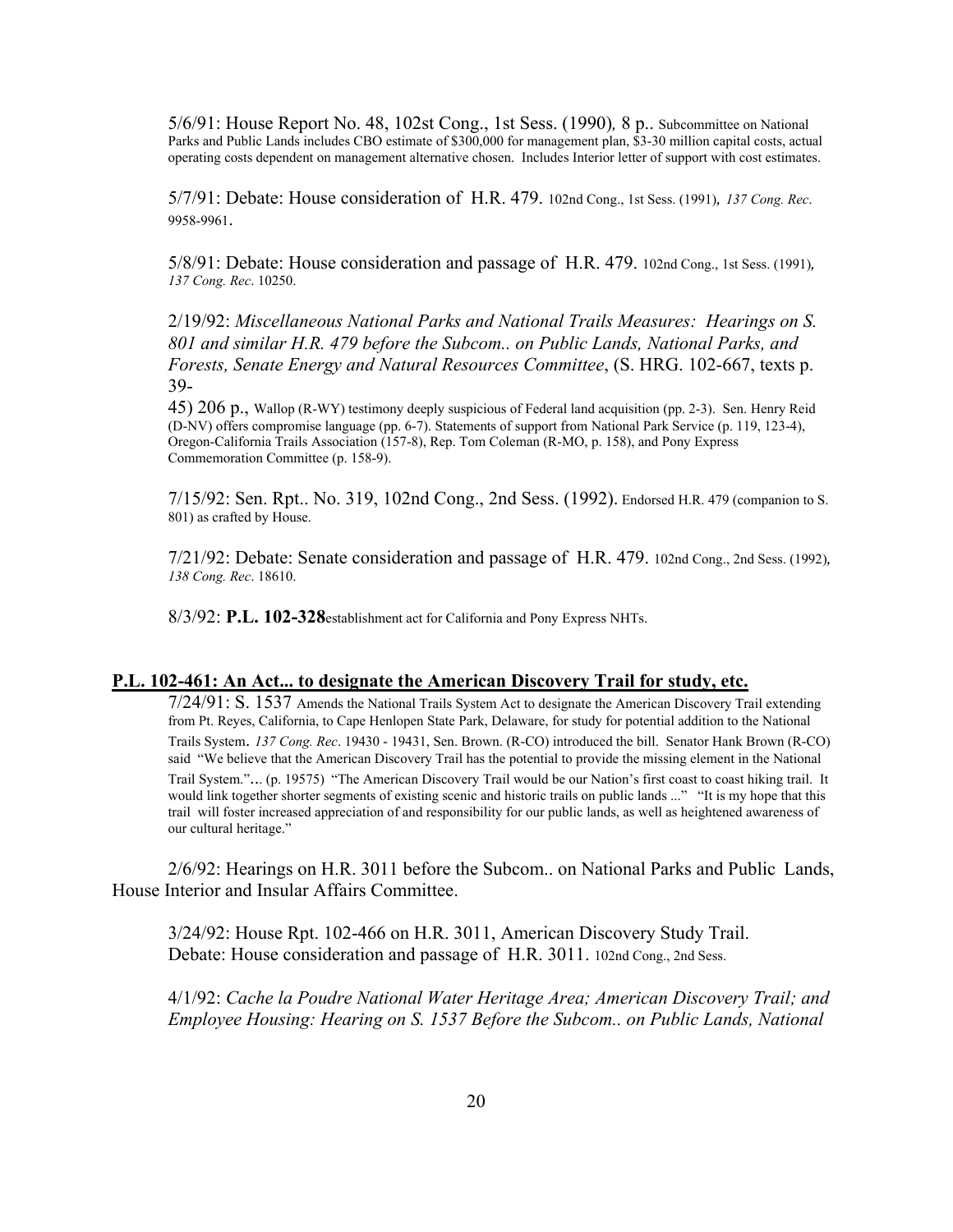*Parks, and Forests, Senate Energy and Natural Resources Committee,*(S. HRG. 102-705, texts p. 37-38).102nd Cong., 2nd Sess. (1992)

10/5/92: Debate: House consideration and passage of H.R.6184. 102nd Cong., 2nd Sess. (1992)*. 138 Cong. Rec*. 32538, Rep. Byron (D-MD) requests passage of HR 6184, designation of Ala Kahakai and American Discovery Trails for study. Passed.

10/6/92: H.R. 6184 Amends the National Trails System Act to study the American Discovery Trail extending from Pt. Reyes, California, to Cape Henlopen State Park, Delaware, and the Ala Kahakai Trail in Hawaii for potential addition to the National Trails System. Introduced by Rep. Byron (D-MD).

10/7/92:Debate: Senate consideration and passage of H.R. 3011 with an amendment. 102nd Cong., 2nd Sess. (1992)*. 138 Cong. Rec* 33718,Amendment (HR 6184) to the NTSA.

10/8/92: Debate: Senate consideration and passage of H.R. 6184. 102nd Cong., 2nd Sess. (1992),*138 Cong. Rec*. 34271

Senate Rpt. 102*-*463on H.R. 3011, Designation of the American Discovery Trail As a Study Trail. H.R. 3011 is similar to S. 1537.

10/23/92: **P.L. 102-461,**feasibility studies requested for the Ala Kahakai and American Discovery Trails.

#### **P.L. 103-144, An Act ... to provide for a study of El Camino Real de Tierra Adentro, etc.**

4/28/93: S. 836 - A bill to study the El Camino Real de Tierra Adentro (The Royal Road of the Interior Lands), and for other purposes; to the Committee on Energy and Natural Resources. By Mr. Bingaman (D-NM) and Mr. Domenici (R-NM)). " El Camino Real de Tierra Adentro was the primary route oftravelfor nearly 300 years that was used by clergy, colonists, soldiers, Indians, officials, and trade caravans between Mexico and New Mexico". *139 Cong. Rec 8464-8465.*

5/16/93: *Miscellaneous New Mexico Public Lands Bills; Cave Creek Canyon Mining Withdrawal; El Camino Real Para Los Texas National Trails System Study, Hearing on S.836 Before the Subcom.. on Public Lands, National Parks, and Forests, Senate Energy and Natural Resources Committee.* (S. HRG. 103-221, texts p. 55-57).103rd Cong., 1st Sess. (1993).

7/16/93: Senate Rpt. No. 93, 103st Cong. 1st Sess., on S. 836, 7 p..

7/21/93: Debate: Senate consideration and passage of S. 836. 103 Cong., 1st Sess. (1993) *139 Cong. Rec*. 59182, by Mr. Vento (D-MN).

10/7/93: *Hearing on H.R. 1838 and S. 836 Before the Subcom.. on National Parks, Forests, and Public Lands, House Natural Resources Committee.*

11/4/93: House Rpt. No. 326, 103st Cong. 1st Sess., on S. 836, 4 p.. S. 836 is similar to H.R. 1838.Chairman Miller (D-CA) recommends House follow S. 836.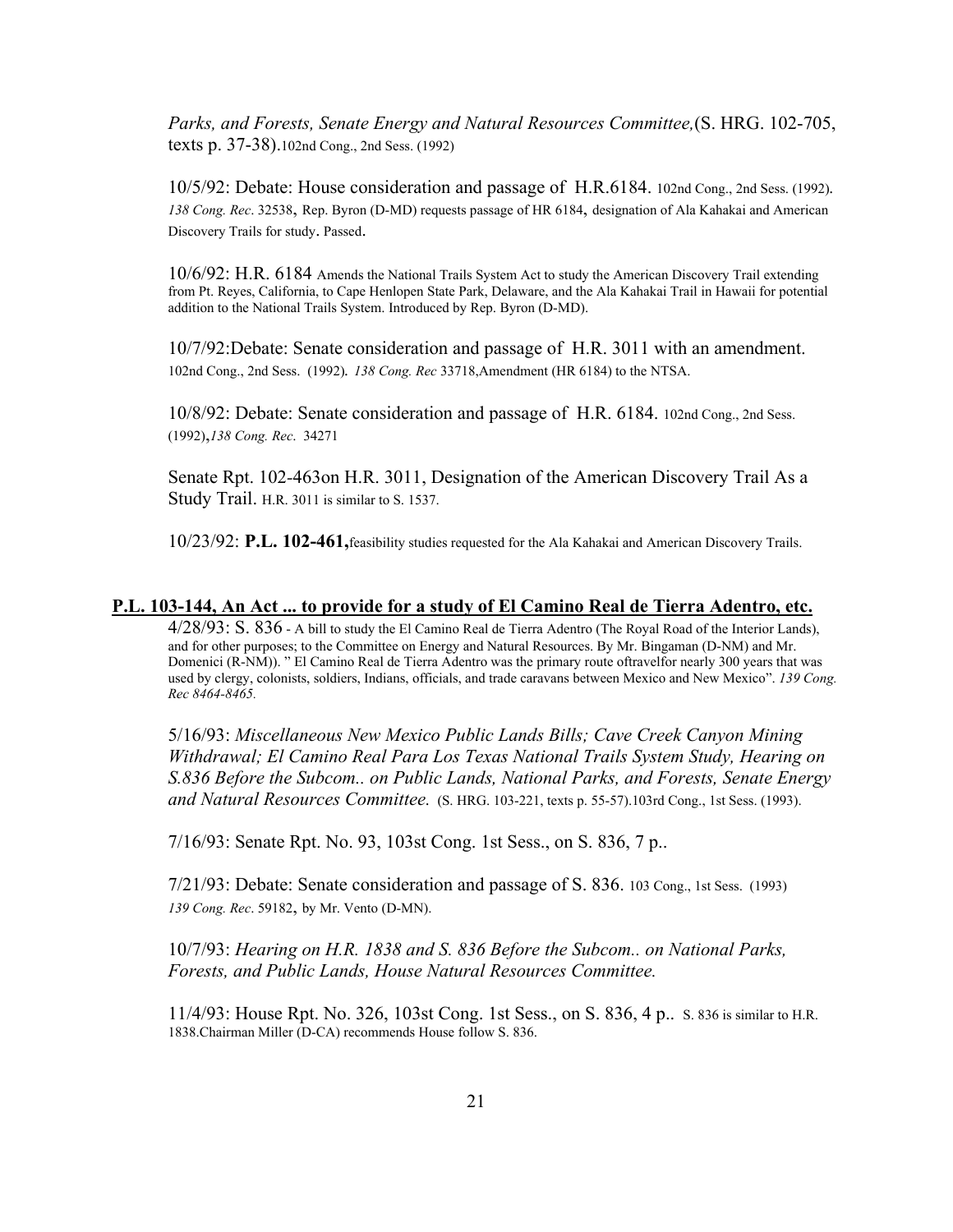11/8/93: Debate: House consideration and passage of S. 836. 103rd Cong., 1st Sess. (1993)

11/17/93: **P.L. 103-144,** requested feasibility study for El Camino Real de Tierra Adentro.

## **P.L. 103-145 An Act ... to provide for a study of El Camino para los Tejas, etc.**

5/19/93: El Camino Real Para Los Texas Study Act of 1993 - Amends the National Trails System Act to direct the Secretary of the Interior to study the El Camino Real Para Los Texas for designation as a national scenic trail. It also, authorizes the Secretary of the Interior to work in cooperation with the Mexican government (including, but not limited to providing technical assistance) to determine the feasibility of establishing an international historic trail along the El Camino Real Para Los Texas. Authorizes appropriations. Introduced by Sens. Johnston (D-LA) and Kreuger (D-TX).

6/16/93: *Miscellaneous New Mexico Public Lands Bills; Cave Creek Canyon Mining Withdrawal; El Camino Real Para Los Texas National Trails System Study: Hearing on S. 983 Before the Subcom.. on Public Lands, National Parks, and Forests, Senate Energy and Natural Resources Committee.* (S. HRG. 103-221, texts p. 58-62).103rd Cong., 1st Sess.  $(1993)$ .

7/16/93: Senate Rpt. No. 95, 103st Cong. 1st Sess. on S. 983, 7 p., Chairman Johnston (D-LA) presents bill with support testimony by Deny Galvin, National Park Service.

 7/21/93:Debate: Senate consideration and passage of S. 983. 103rd Cong., 1st Sess. (1993). *139 Cong. Rec*. 59182 Mr. Vento (D-MN) requests bill S. 983 to be passed to study the El Camino Real as a possible addition to the NTSA.

10/7/93:Hearing on H.R. 2160 and S. 983 before the Subcom.. on National Parks, Forests, and Public Lands, House Natural Resources Committee.

11/4/93: House Rpt. No. 327, 103st Cong. 1st Sess., on S. 983 (similar to H.R. 2160), 5 p. Chairman Miller (D-CA) recommends House follow S. 983. CBO estimates study cost at \$250,000 over two years.

11/8/93: Debate: House consideration and passage of S. 983. 103rd Cong., 1st Sess. (1993). *139 Cong. Rec*. 27756 - 27757 El Camino Real Para Los Texas was the Spanish road established to connect a series of missions and posts extending from Monclova, Mexico to the mission and later Presidio Nuestra de Pilar de los Adaes which served as the Spanish capital of the Provinces of Texas from 1722 to 1772. - Mr. Vento (D-MN) requests the passage of S. 983 (p. 8897-8898).

11/17/93: **P.L. 103-145,** requested feasibility study for El Camino para los Tejas.

#### **P.L. 103-437, Correction of Congressional Committee Names in U.S. Code**

10/3/94: House Rpt. No. 779, 103st Cong. 2nd Sess., on H.R. 4777, to make technical corrections to the U.S. Code to reflect the current names and jurisdiction of Congressional committees.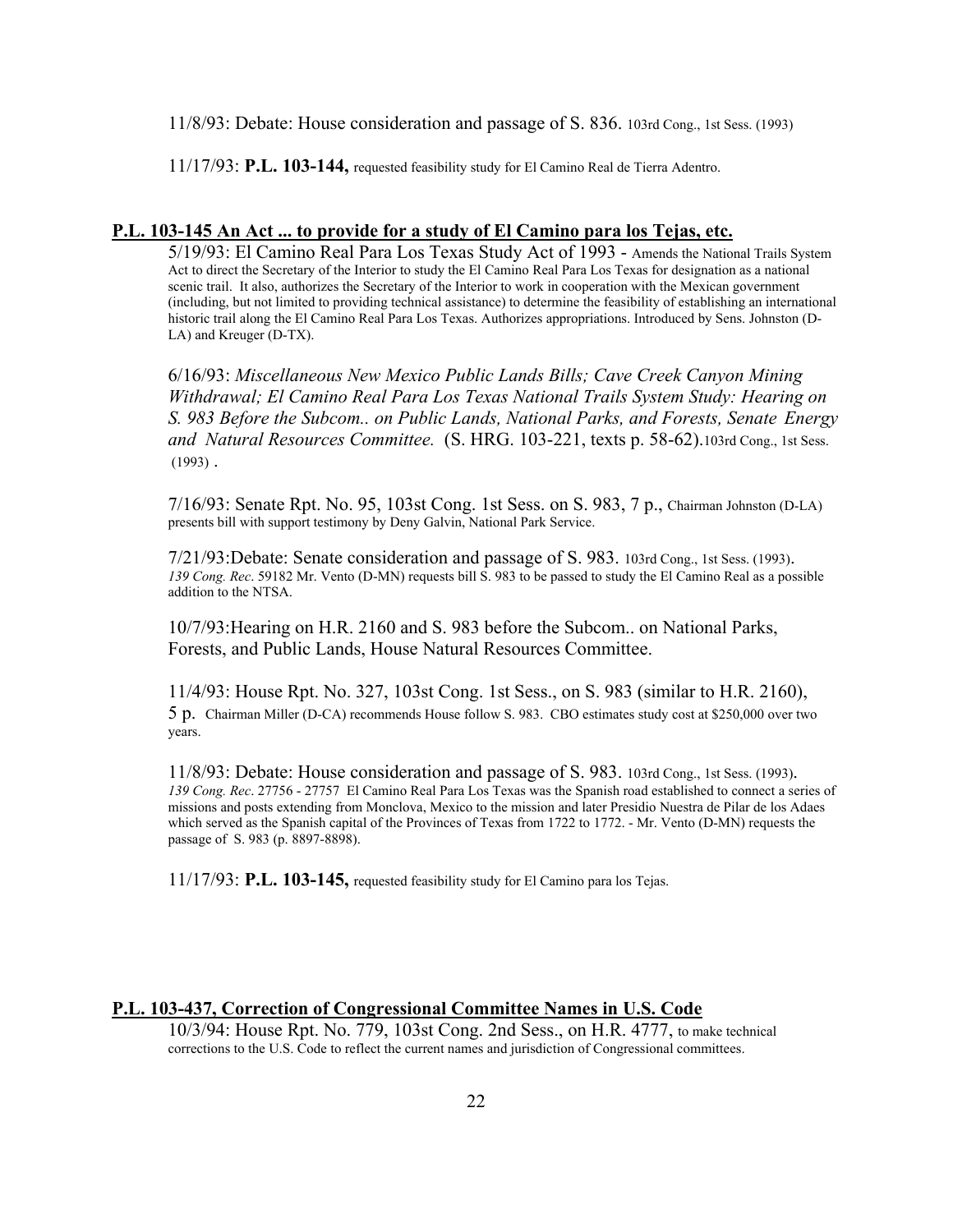10/3/94:Debate: House consideration and passage of H.R. 4777. 103rd Cong., 2nd Sess. (1994).

10/6/94: Debate: Senate consideration and passage of H.R. 4777. 103rd Cong., 2nd Sess. (1994)

11/2/94: **P.L. 103-437,** corrections of committee names in U.S. Code. (Amends Pub. L. 102- 328)

## **P.L. 104-88, ICC Termination Act of 1995**

12/29/95: Title III Subtitle B Sec. 317 - The NTSA is amended:**(1)** in section 8 (d) by striking "Chairman of the Interstate Commerce Commission" and inserting in lieu thereof "Chairman of the Surface Transportation Board"; and by striking "Commission" the second place it appears and inserting in lieu thereof "Board"; and **(2)** in section 9 (b) by striking "Interstate Commerce Commission" and inserting in lieu thereof "Surface Transportation Board".

#### **P.L. 104-333, An Act ...to provide for the administration of certain Presidio properties, etc.**

3/3/95: H.R. 1129 Amends the National Trails System Act to designate the route from Selma to Montgomery, Alabama (traveled by voting rights advocates in March 1965 to dramatize the need for voting rights legislation), as a National Historic Trail. Introduced by Rep. Lewis (D-GA). *Cong. Rec*. p. H2651

3/7/95: Cong. Rec. pp. H2795 - H2802, This proposed trail would commemorate the 30th anniversary of the voting rights campaign of 1965, especially "Bloody Sunday' on March 7, 1965, and the Alabama State Troopers' attack on the marchers at Edmund Pettus Bridge leaving Selma.

5/8/96: House Rpt. No. 567, 104th Cong. Sess., on H.R. 1129 *Selma to Montgomery National Historic Trail*, revised bill language, with purpose, analysis, and operating budget estimate of \$100,000 to \$500,000 per year.

9/27/96: H.R. 4236 Title V: Historic Areas and Civil Rights - Amends the National Trails System Act to designate as a national scenic and national historic trail the Selma to Montgomery National Historic Trail, Alabama. Introduced by Rep. Young, (R-AK).

 $9/30/96$ : S. Rpt. No. 374, 104th Cong.  $\_\_\$  Sess., on H.R. 531 To amend the NTSA to direct USDA, in consultation with the DOI, to designate the Great Western Scenic Trail as a study trail for potential inclusion in the NTS.

11/12/96: **P.L. 104-333**, Sec. 501 establishment act for Selma to Montgomery NHT, gives extent of trail, Section 5 (a) of the NTSA is amended by adding at the end thereof one paragraph that includes that the Secretary of the Interior, acting through National Park Services, which shall be the lead Federal agency, shall cooperate with other Federal, State, and local authorities to preserve historic sites along the route, including (but not limited to) the Edmund Pettus Bridge and the Brown Chapel A.M.E. Church. Also requests feasibility studies for Old Spanish and Great Western Trails.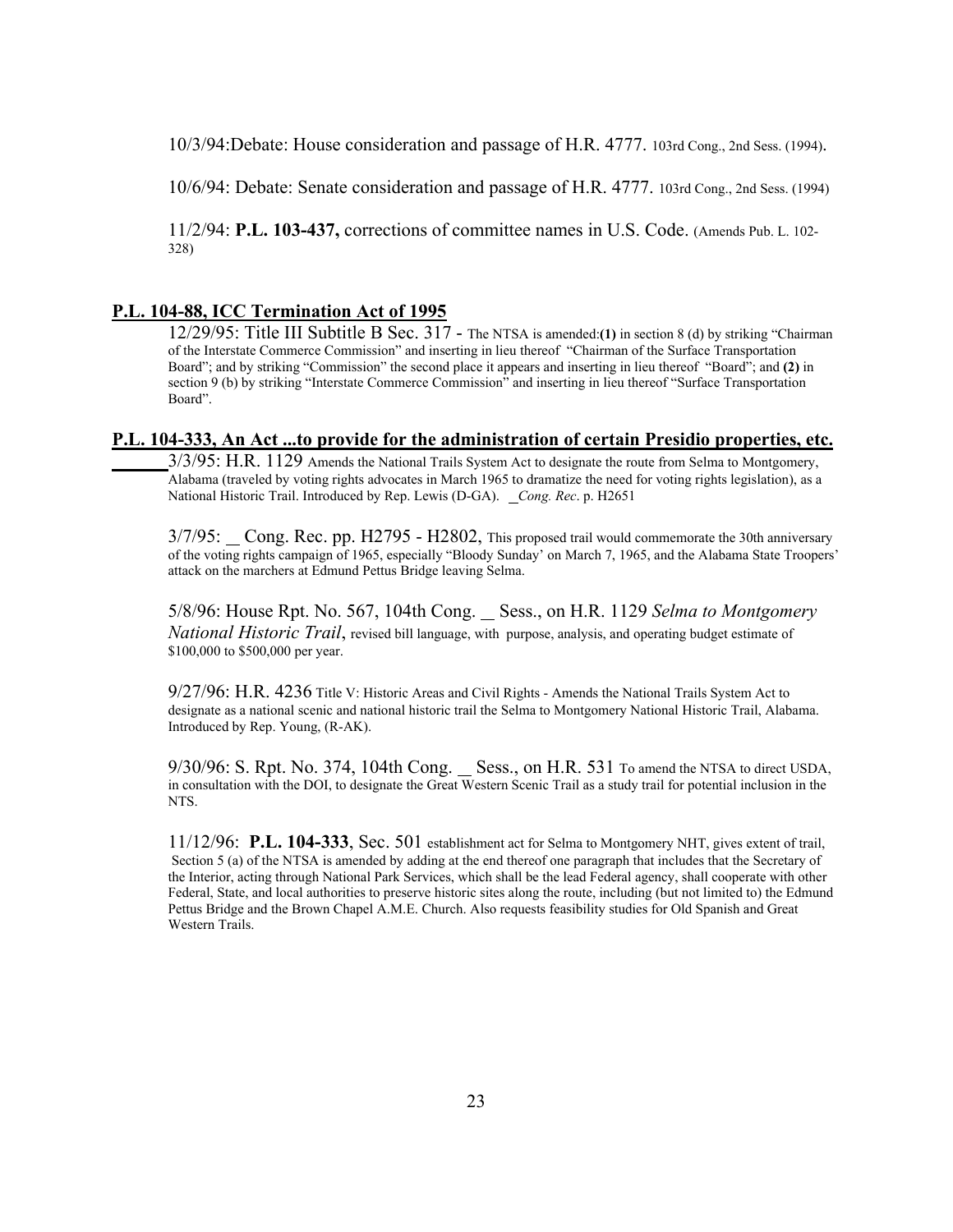# **INDEX BY TRAIL**

## Established Trails

| Appalachian NST                             | 1966, S. 3171<br>P.L. 90-543<br>P.L. 94-527 | P.L. 95-248<br>P.L. 96-87<br>P.L. 98-11 |  |
|---------------------------------------------|---------------------------------------------|-----------------------------------------|--|
| California NHT                              | P.L. 98-405<br>P.L. 102-328                 |                                         |  |
| <b>Continental Divide NST</b>               | P.L. 90-543<br>P.L. 95-625                  | P.L. 96-199                             |  |
| Florida NST                                 | P.L. 94-527<br>P.L. 98-11                   |                                         |  |
| Ice Age NST                                 | P.L. 96-370                                 |                                         |  |
| <b>Iditarod NHT</b>                         | P.L. 95-625<br>P.L. 100-470                 |                                         |  |
| Juan Bautista de Anza NHT                   | P.L. 98-11<br>P.L. 101-365                  |                                         |  |
| Lewis and Clark NHT                         | P.L. 90-543<br>P.L. 95-625                  | P.L. 96-199<br>P.L. 100-552             |  |
| <b>Mormon Pioneer NHT</b>                   | P.L. 90-543<br>P.L. 95-625                  | P.L. 96-199                             |  |
| Natchez Trace NST P.L. 90-543<br>P.L. 98-11 |                                             |                                         |  |
| Nez Perce (Nee-Me-Poo) NHT                  | P.L. 94-527<br>P.L. 99-445                  |                                         |  |
| North Country NST                           | P.L. 90-543<br>P.L. 96-199                  |                                         |  |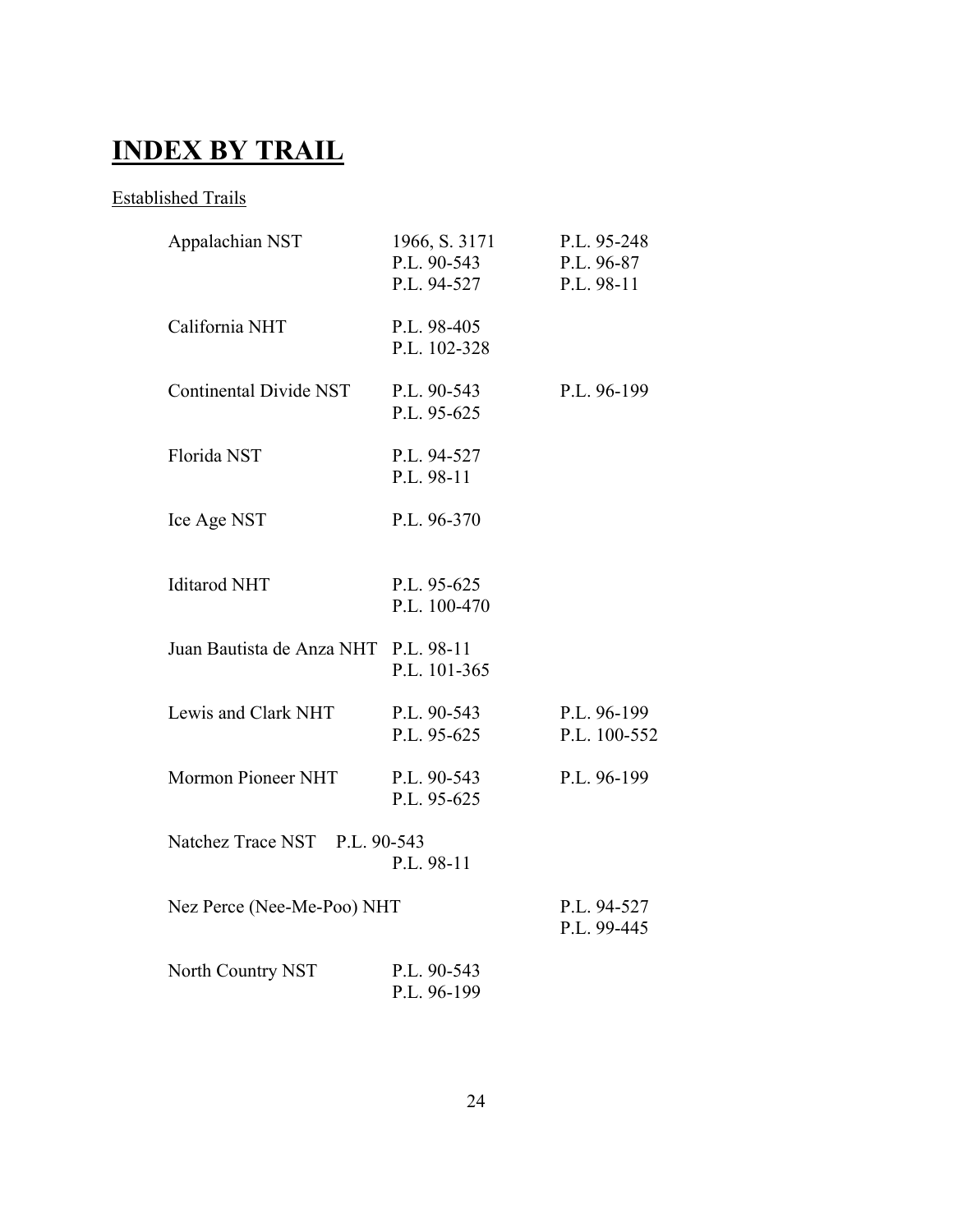| Oregon NHT                           | P.L. 90-543<br>P.L. 95-625   |               |
|--------------------------------------|------------------------------|---------------|
| Overmountain Victory NHT P.L. 95-625 | P.L. 96-344                  |               |
| Pacific Crest NST                    | $P.L. 90-543$<br>P.L. 94-527 | $P.L. 95-248$ |
| Pony Express NHT                     | P.L. 98-405<br>P.L. 102-328  |               |
| Potomac Heritage NST                 | P.L. 90-543<br>P.L. 98-11    |               |
| Santa Fe NHT                         | P.L. 90-543<br>P.L. 100-35   |               |
| Selma to Montgomery NHT P.L. 101-321 | P.L. 104-333                 |               |
| Trail of Tears NHT                   | P.L. 98-11<br>P.L. 100-192   |               |